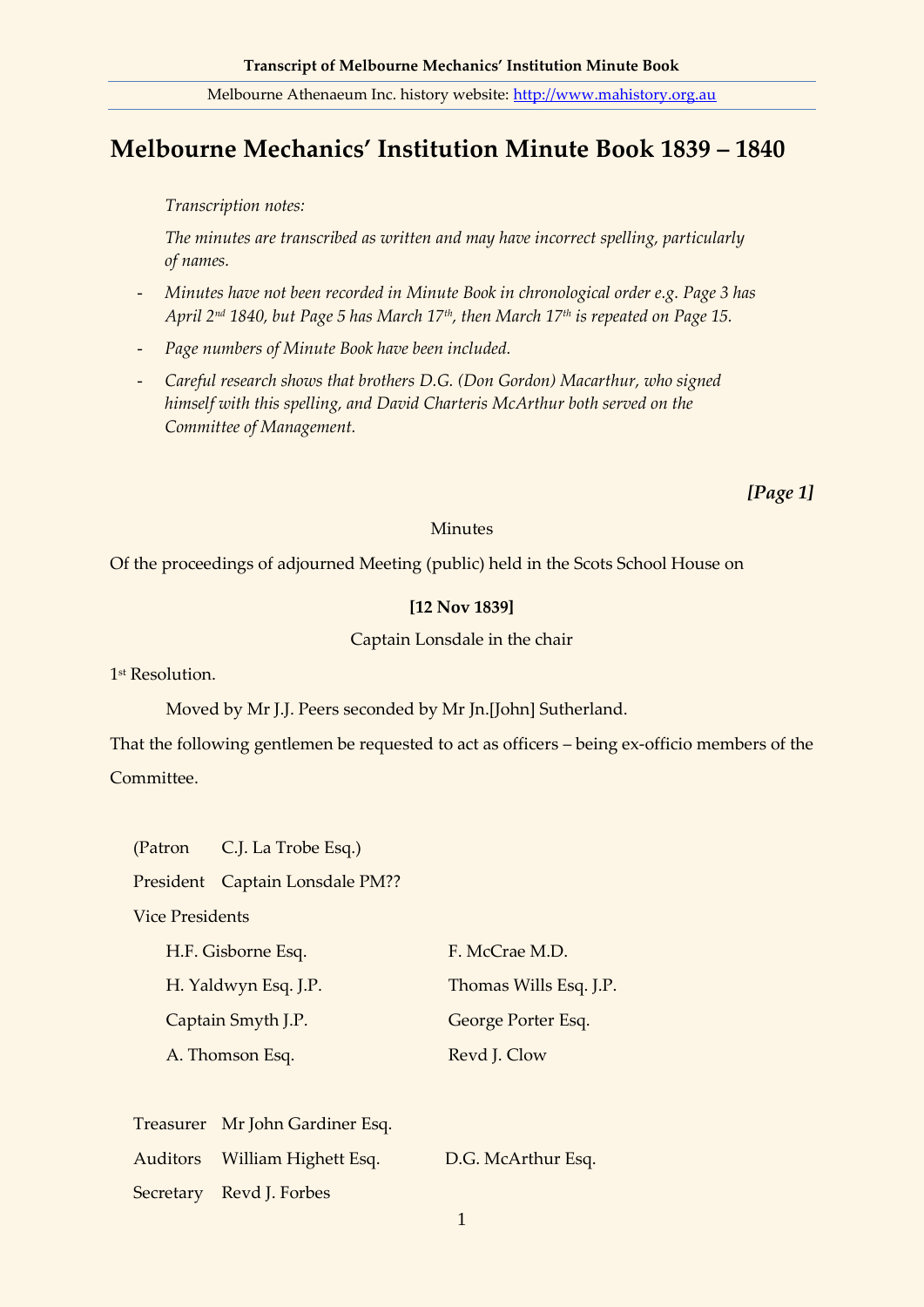Asst Sec Mr W. Morrisson

Curators Drs Holland & Wilkie

Librarian Mr Thomas Burns

Carried unanimously

*[Page 2]*

2 nd Resolution.

Proposed by Mr J. Coulstock seconded by Mr G. Say.

That the following gentlemen form the Committee for the ensuing year

| Messrs            | Joseph Anderson  | <b>Messrs</b>     | Hurlstone     |
|-------------------|------------------|-------------------|---------------|
| $^{\prime\prime}$ | G. Beaver        | $^{\prime\prime}$ | Peers         |
|                   | <b>Best</b>      |                   | Rankin        |
| $^{\prime\prime}$ | <b>Brewster</b>  | $^{\prime\prime}$ | Rattenbury    |
| $^{\prime\prime}$ | <b>Bodecin</b>   | $^{\prime\prime}$ | <b>Reeves</b> |
| $^{\prime\prime}$ | <b>Brown</b>     | $^{\prime\prime}$ | Rucker        |
| $^{\prime\prime}$ | <b>Burns</b>     | $\prime\prime$    | Rushton       |
| $^{\prime\prime}$ | Caulfield        | $^{\prime\prime}$ | Russell       |
| $^{\prime\prime}$ | Craig            | $^{\prime\prime}$ | <b>Sims</b>   |
| $^{\prime\prime}$ | Dinwoodie        | $^{\prime\prime}$ | Stevenson     |
| $^{\prime\prime}$ | Graham           | $^{\prime\prime}$ | Strode        |
| $^{\prime\prime}$ | Kibble           | $^{\prime\prime}$ | Sutherland    |
| $^{\prime\prime}$ | Mayne            | $^{\prime\prime}$ | Welsh         |
| $^{\prime\prime}$ | Murphy           | $\prime\prime$    | Williams      |
| $^{\prime\prime}$ | (D.G.) Macarthur | $^{\prime\prime}$ | Wintle        |
| $^{\prime\prime}$ | Robertson        | $^{\prime\prime}$ | Paterson      |
|                   | <b>Best</b>      |                   | Rankin        |
|                   |                  |                   |               |

# Carried unanimously

3 rd Resolution.

Moved by Mr Jn.Sutherland seconded by Mr. Bodecin.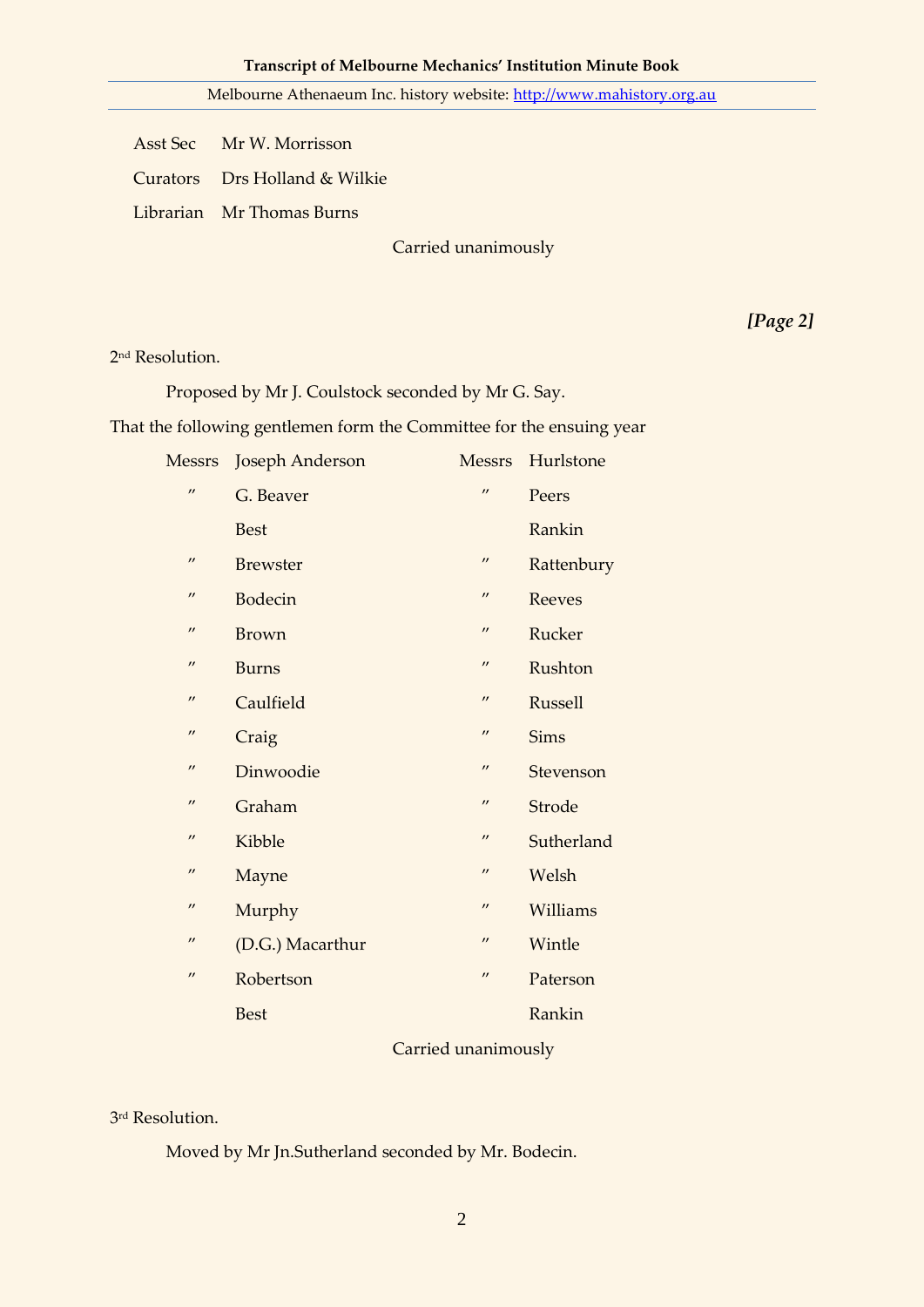That the payment of an annual subscription of one pound with an entrance fee of one pound shall constitute a member and shall confer all the privileges of membership.

That a donation of £25 shall constitute a member for life without annual subscription.

Carried unanimously

4 th Resolution.

Moved by Mr Rushton seconded by Mr. Anderson.

That the committee shall exclude all such works from the Library as contain polemical divinity or other matter which they may deem objectionable.

Amendment moved by Mr Reeves seconded by Dr Wilkie.

That it be left to the committee to decide what works should be excluded from the Library.

Amendment lost.

Original motion carried

Moved by Mr Arden seconded by Mr Thurlow.

That the Revd Messrs Grylles, Waterfield & Geoghegan do form a committee for the management of the Library.

Not carried

5<sup>th</sup> Resolution.

Moved by Mr Bodecin seconded by Mr Russell.

That the committee now appointed do draw up a code of laws for the government of the Institution subject to the approbation of a General Meeting of members on an early day – and that ten form a quorum.

Amendment moved by Mr Peers seconded by Mr Robertson.

That 5 form a quorum.

Amendment carried

*William Morrisson, Assistant Secretary*

*[Page 3]*

#### **26th Nov 1839**

This day the committee met having been duly summoned by circular.

Captain Smyth J.P. in the chair

It was moved by Mr Strode seconded by Mr Reeves.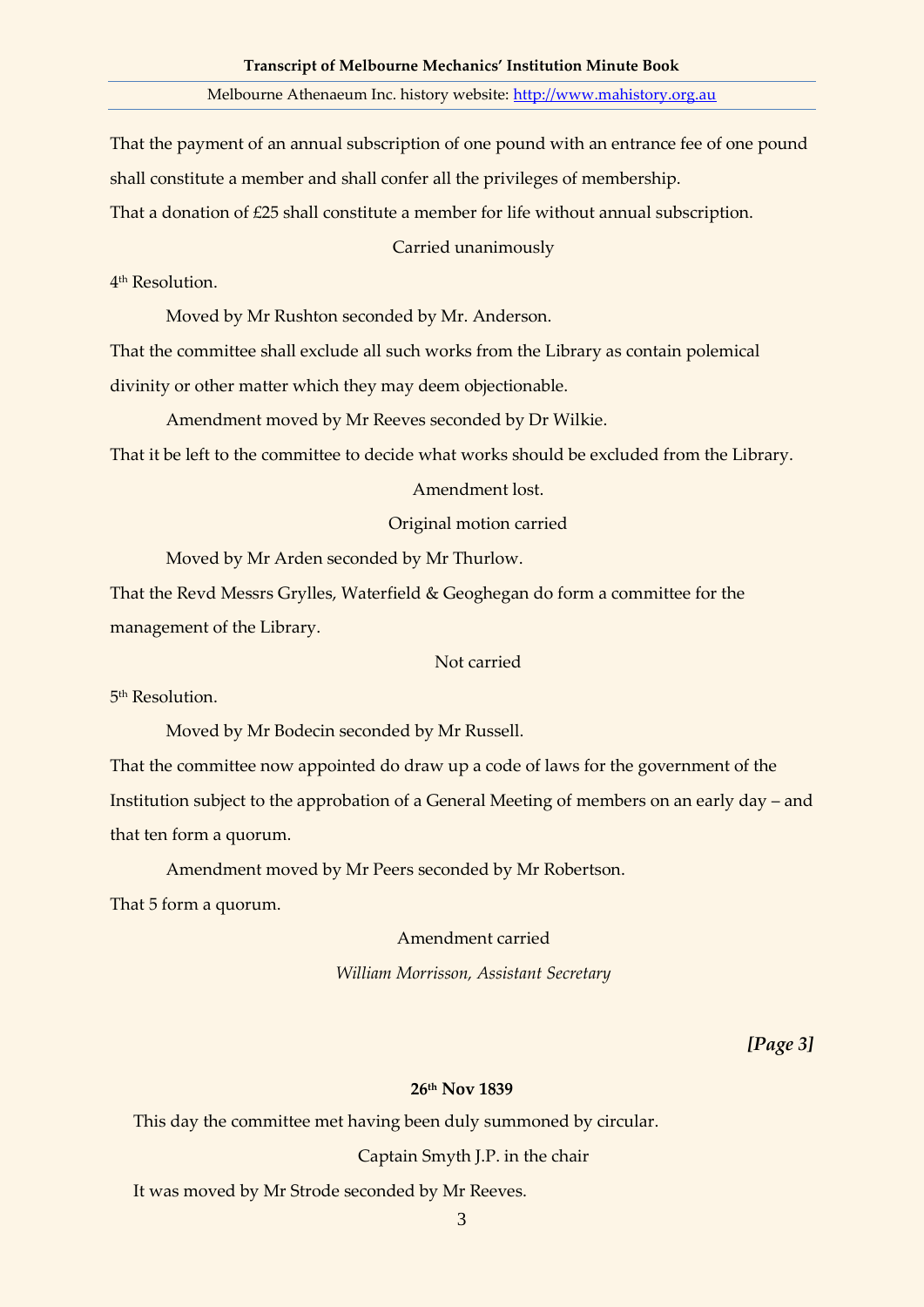That the Committee do now adjourn to morrow evening at 7 o'clock.

Carried ... adjourned accordingly

*W. Morrisson, Assistant Secretary*

\*\*\*\*\*\*\*\*\*\*\*\*\*\*\*\*\*\*\*\*\*\*\*\*\*\*\*\*\*\*\*\*\*\*\*\*\*\*\*\*\*\*\*\*\*\*\*\*\*\*\*\*\*\*\*\*\*\*\*\*\*\*\*\*\*\*

*[Separate sheet]*

### **26th November 1839**

This day the Committee met in the small room of the Scots School House.

Present Revd James Clow in the chair, Dr McCrae, Captain Smyth, Mr Reeves, Mr Macarthur, Mr Reeves, Mr Rushton, Mr Strode, Mr Bodecin, Mr Wintle, William Main [Mayne], Mr Burns, Mr Rankin, Revd James Forbes Secretary.

The Committee proceeded to prepare a draft of laws for the regulation of the Institution. A copy of the laws of the Sydney Mechanics' School of Arts, as sanctioned in 1837 was produced, read over by the Secretary for the information and guidance of the Committee, who then after full discussion and deliberation agreed on the first eleven Regulations in the accompanying draft.

Adjourned until Monday Evening the 2nd December at 7 o'clock.

\*\*\*\*\*\*\*\*\*\*\*\*\*\*\*\*\*\*\*\*\*\*\*\*\*\*\*\*\*\*\*\*\*\*\*\*\*\*\*\*\*\*\*\*\*\*\*\*\*\*\*\*\*\*\*\*\*\*\*\*\*\*\*\*\*\*

#### **27th Nov 1839**

This day the committee met pursuant to adjournment.

Present Revd J.S. Clow in the chair, Dr McCrae, Captain Smythe, Messrs Reeves,

McArthur, Peers, Rushton, Strode, Bodecin, Wintle, Mayne, Burns, Rankin & Revd J.S. Forbes.

The Committee then proceeded to adopt or frame a code of laws for the government of the Institution as follows –

Resolutions as afterwards adapted as the Code of Laws were then unanimously adopted, after which the motion – *see opposite page [extra paragraph written on the opposite page which said:*

It was afterwards moved by the Rev J. Forbes seconded by Mr Arden:

That the affairs of the Society shall be regulated by the Laws now approved of from and after this date, that the present office-bearers be requested to continue in office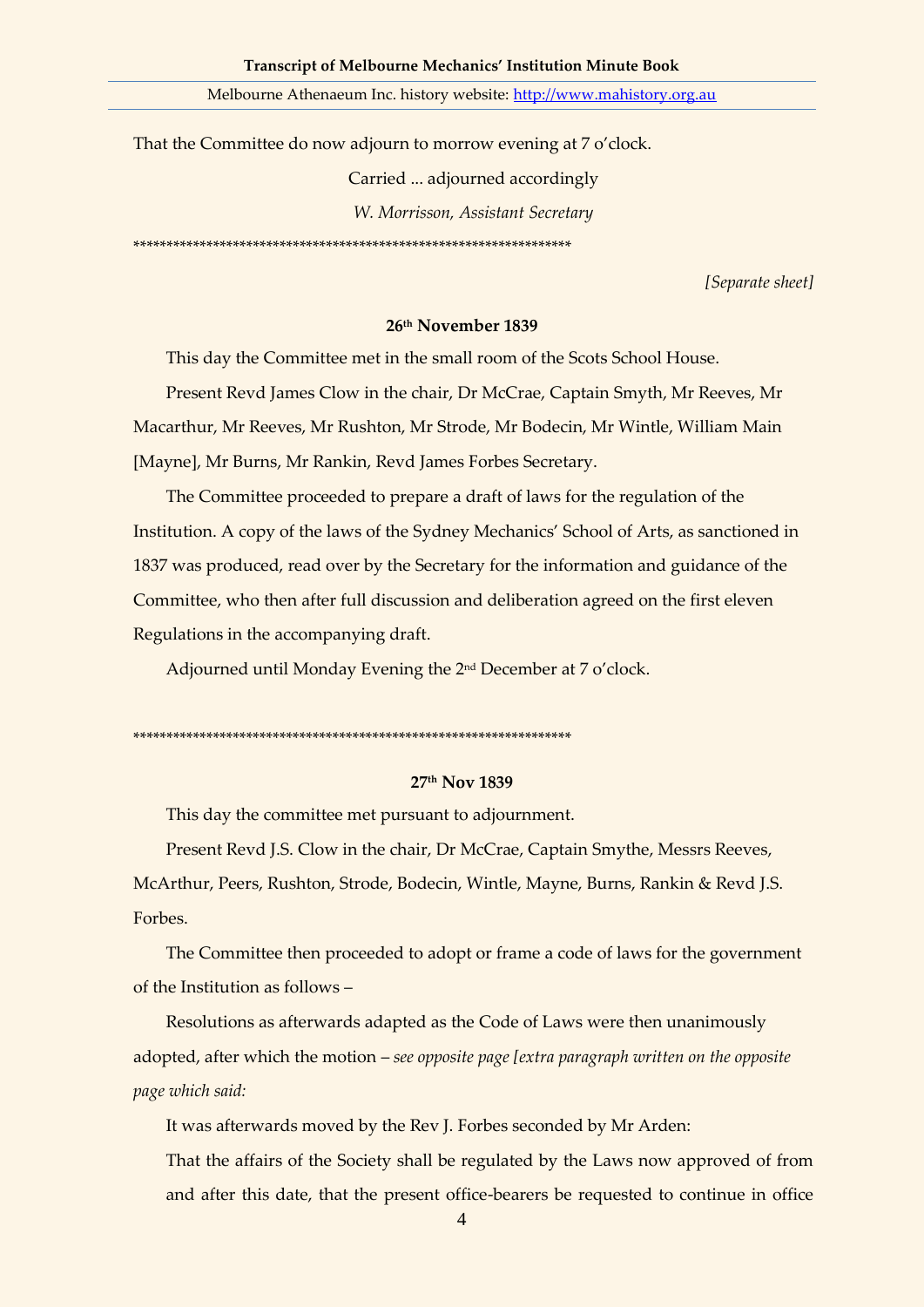until the first Monday in June 1840 with the exception of the Rev J. Forbes whose resignation of the office of Secretary is accepted. That Andrew McCrae Esq. be requested to accept the office of Secretary.

*Capt. W. Lonsdale Chairman*

## **April 2nd 1840**

Present Mr McArthur in the chair, Messrs Graham, Peers, Sutherland, Beaver, Anderson, Murphy, Caulfield, and Strode. In the absence of the Secretary, the chairman read a letter from the Rev Mr Osborne acceding to the request of the Committee to deliver an Introductory Lecture, also one from the Rev Mr Geoghegan expressing his willingness to deliver a lecture. Other letters had been received, one from Captain Smith who declined, and from Mr Arden stating that he would be happy to advance the interests of the Institute in any way he could employ his abilities.

Proposed by Mr Strode seconded by Mr Peers that Dr. Cussens name be added to the list of Lecturers, and that the Secretary be requested to write to him soliciting a Lecture.

Proposed by Mr McArthur seconded by Mr Strode that Mr Barry be admitted a member of the Melbourne Mechanics' Institution – carried unanimously*.*

## *[Page 4]*

Proposed by Mr McArthur seconded by Mr Anderson that Mr Sewell be admitted a member – carried unanimously*.*

Proposed by Mr Sutherland seconded by Mr Beaver, that the Secretary be requested to return the thanks of the Committee to the Rev Mr Osborne for the prompt manner he has come forward to deliver a lecture on "the advantages of Mechanics' Institutions".

Proposed by Mr Murphy seconded by Mr Graham that the Secretary be requested to solicit the Rev Mr Forbes to use his influence with the Trustees to procure for the Committee the use of the Scots School for the delivery of the opening and other lectures.

Proposed by Mr Sutherland seconded by Mr Beaver, that the Secretary be requested to return the thanks of the Committee to the Rev Mr Geoghegan and accept with pleasure his offer to deliver a lecture on the Existence of the Deity proved and illustrated by Nature and Reason Solely.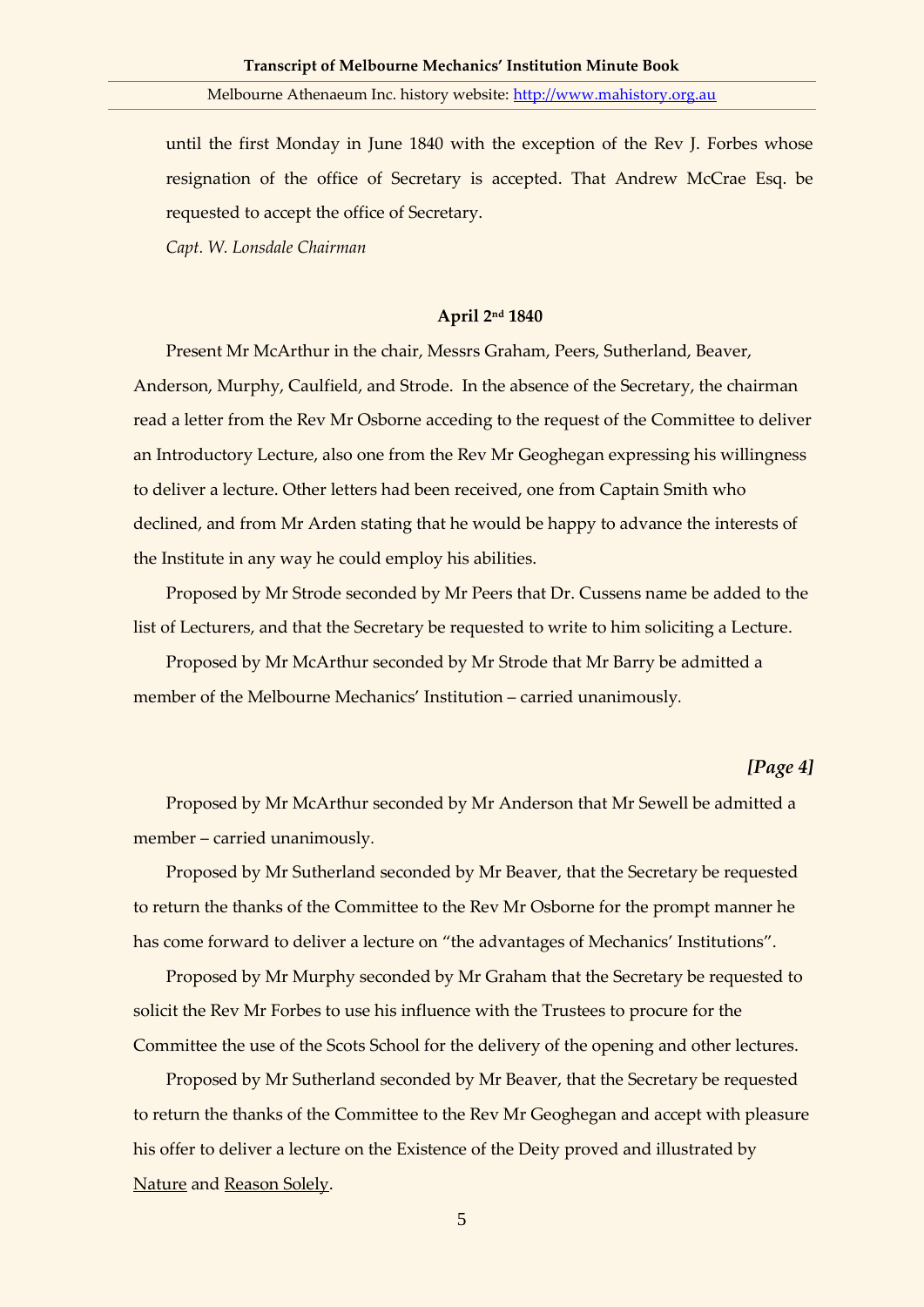Proposed by Mr Sutherland seconded by Mr Murphy that the lecture be delivered on Thursday next the 9<sup>th</sup> April.

Proposed by Mr Murphy seconded by Mr Sutherland, that Mr Robinson, Chief Protector, be solicited to deliver a lecture on the Manners and Customs of the Aborigines; and also to Mr Arden for his kind offer of a lecture.

*Don Gordon Macarthur*

*[Page 5]*

#### **March 17th 1840**

Present Mr Murphy in the chair, Messrs McArthur, Strode, Peers, Mayne, Morrisson. State of the funds about to [be] considered.

Moved by Mr McArthur seconded by Mr Mayne that the Laws be printed forthwith – carried unanimously.

Moved by Mr Mayne seconded by Mr Strode that the Revd J. Clow be requested to give the Introductory Lecture – carried unanimously.

Moved by Mr Strode seconded by Mr Peers that a communication be made to each of the following gentlemen requesting them to lecture and that an answer be obtained from each viz. Messrs Brewster, Revd W. Waterfield, Forbes, Geoghegan, Dr McCrae, Dr Wilkie, Gisborne, Messrs Dean, Barry, Croke, Thomas, Arden, Thomson and a Stranger (Osborne).

#### **April 13th 1840**

Present Mr Murphy in the chair, Messrs Anderson, McArthur, J.J. Peers, Sutherland and Sim.

Letter from Rev. J. Forbes granting permission for opening Lecture being delivered on Thursday next.

Letter from Mr Kemp, Secretary of the Sydney Mechanics' School of Arts, enclosing Report of the Mechanics' Institution of Sydney for the year 1839 and requesting Copy of any Report or other Document published by the Melbourne Institution may be sent to Sydney Institution – Thanks to the Institution noted.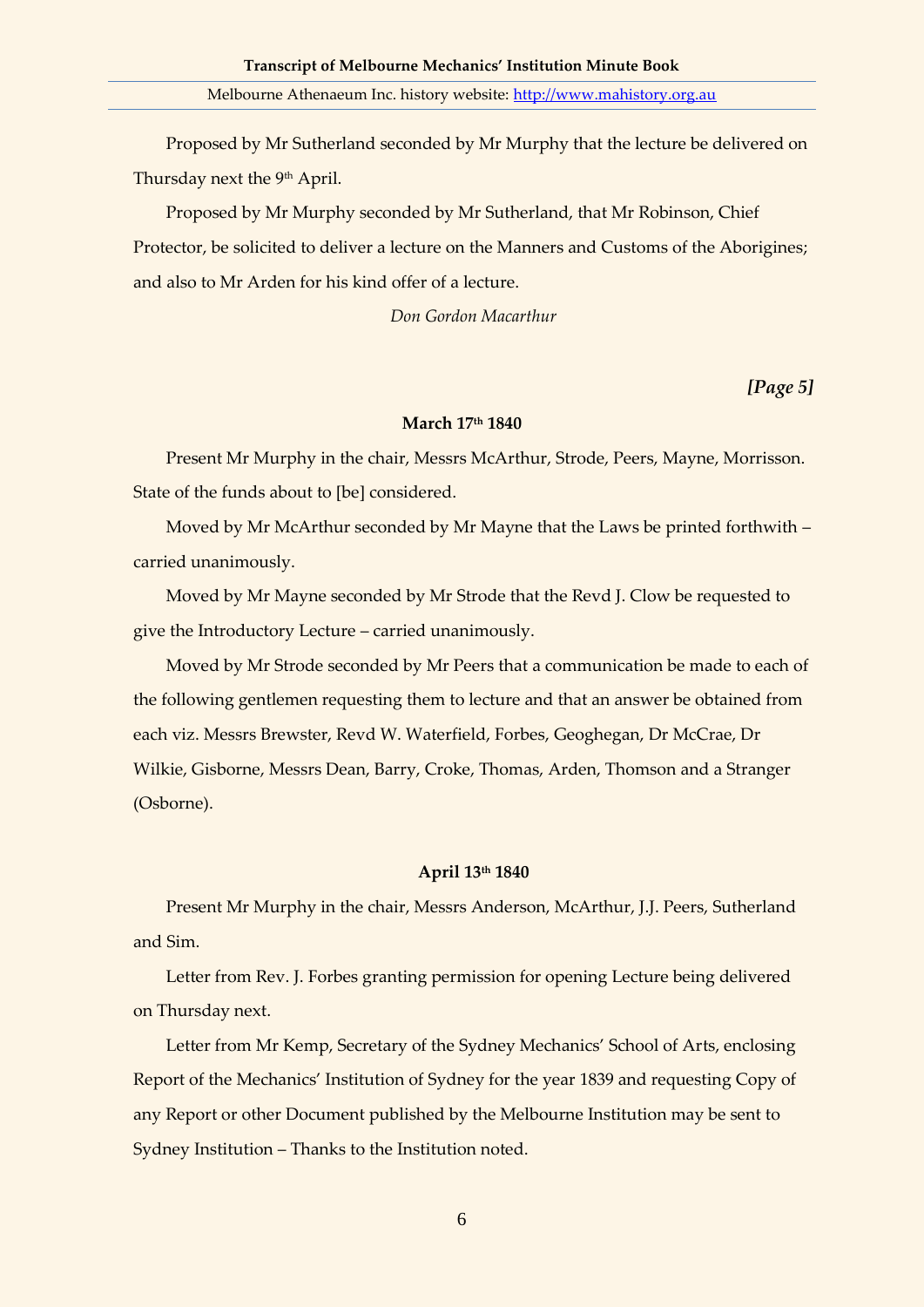Moved by Mr Peers seconded by Mr Sutherland and unanimously carried that Mr John Miller be admitted a Member.

Moved by Mr McArthur seconded by Mr Sutherland that Dr A.C.G. Arnold be admitted a Member – unanimously carried.

A letter from Mr Croke having been read consenting to deliver a Lecture if possible – it was

Moved by Mr McArthur seconded by Mr Sutherland and unanimously carried that Mr Croke be admitted a Member. Thanks noted for his kind offer of a Lecture.

Moved by Mr McArthur seconded by Mr Sutherland and unanimously carried that Dr Sproat be admitted a Member.

Moved by Mr McArthur seconded by Mr Peers and unanimously carried that His Honor Charles Joseph La Trobe and Captain Lonsdale be written to intimating first Lecture on Thursday next and inviting their presence.

Moved by Mr McArthur seconded by Mr Sim and unanimously carried that Messrs Murphy and Peers wait upon His Honor and Captain Lonsdale with the said letters – and that Messrs Peers, Sutherland and Anderson make the necessary preparations for Lecture. Thanks were then voted to Mr Peers for use of Methodist Chapel as a Committee Room – and also for his present to the Library of ???

*I.R. Murphy*

#### **16th April 1840**

Present Mr McArthur in the chair, Messrs Reeves, Sim, Murphy, Sutherland, Peers and Anderson.

A letter from Mr Forbes having been read acceding to request to deliver a Lecture and intimating the subject Colonization. It was -

1 st Moved by Mr Reeves seconded by Mr Sim and unanimously carried that Mr Forbes be requested to deliver a Lecture on Colonization.

2 nd Moved by Mr Sutherland seconded by Mr Anderson and unanimously carried that Mr Osborne be requested to act as Secretary at a Salary of £52 per annum.

3 rd Moved by Mr Murphy seconded by Mr Peers and unanimously carried that Mr William Watkins be admitted a Member.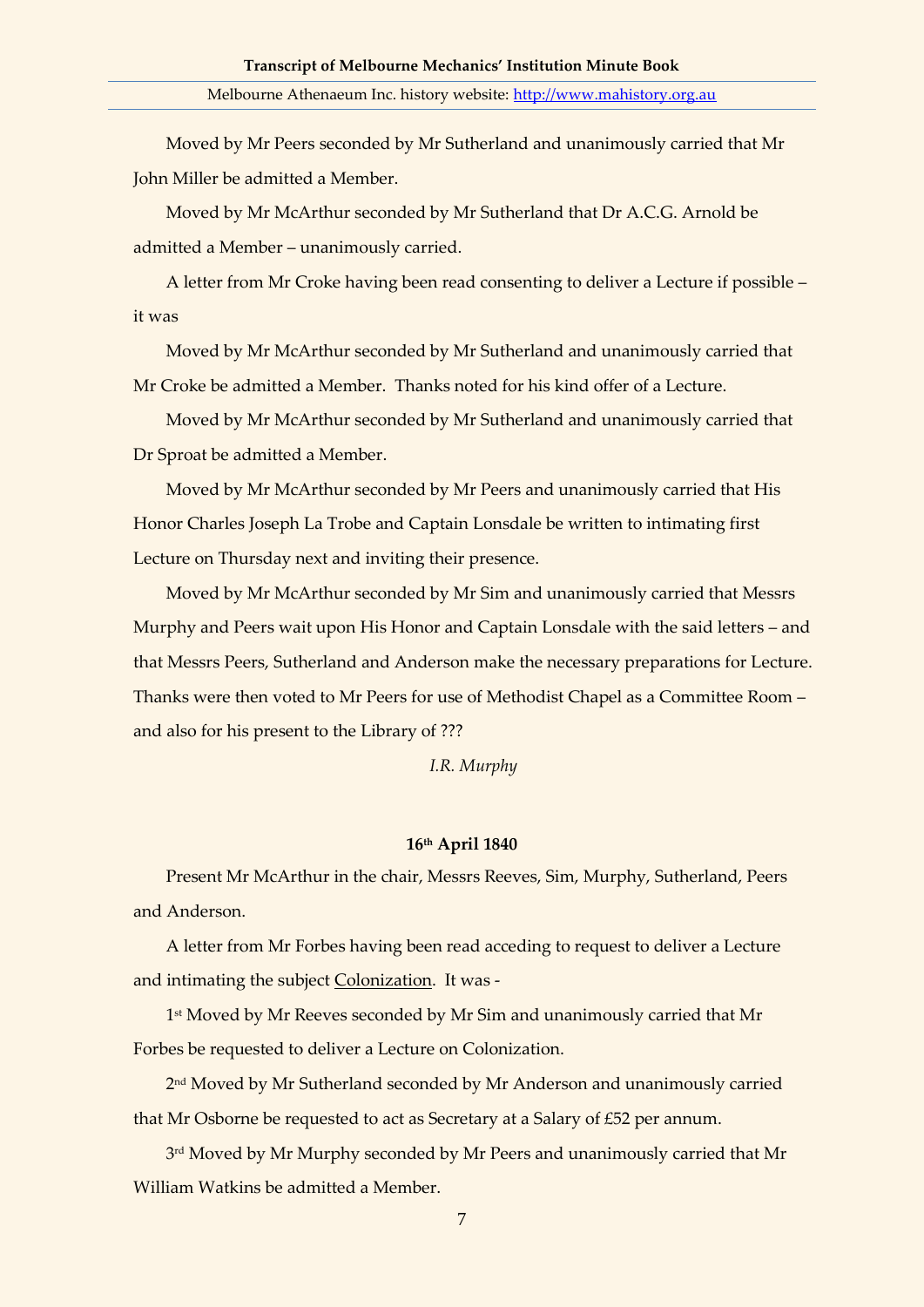4 th Moved by Mr Reeves seconded by Mr Murphy and unanimously carried that Mr Horsefall be admitted a Member.

*Don Gordon Macarthur*

*[Page 7]*

# **23rd April 1840**

Present Mr D.G. Macarthur in the chair, Messrs Beaver, Strode, Sim, Sutherland & Peers.

A Letter from Mr I.H. Osborne, having been read accepting the Office of Secretary, it was –

1<sup>st</sup> <u>Moved</u> by Mr Sutherland seconded by Mr Beaver and unanimously carried that Mr Osborne be admitted to all the privileges of the other Members of Committee.

2<u>nd Moved</u> by Mr McArthur seconded by Mr Strode that Mr Howard be admitted a Member of the Institution.

3<sup>rd</sup> <u>Moved</u> by Mr Reeves seconded by Mr Strode and carried unanimously that the Secretary write to Mr Barry requesting that he would favour the Institution with a Lecture on Agriculture on the 1st proximo.

4<sup>th</sup> <u>Moved</u> by Mr Reeves seconded by Mr Strode that the Secretary write to the Rev Mr Forbes requesting that he would favour the Institution with a Lecture on Colonization on the 15<sup>th</sup> proximo.

5<sup>th</sup> <u>Moved</u> by Mr Reeves seconded by Mr Strode and unanimously carried that the Lectures be open to the Public until the first General Meeting in June next.

6<sup>th</sup> Moved by Mr Reeves seconded by Mr Peers and unanimously carried that Notice of the Lectures be published in each of the three Melbourne Newspapers.

7<sup>th</sup> <u>Moved</u> by Mr Strode seconded by Mr Sutherland and unanimously carried that the Secretary be authorized to purchase Stationary for the use of the Institution to the amount of Five Pounds.

## *Don Gordon Macarthur*

*[Page 8]*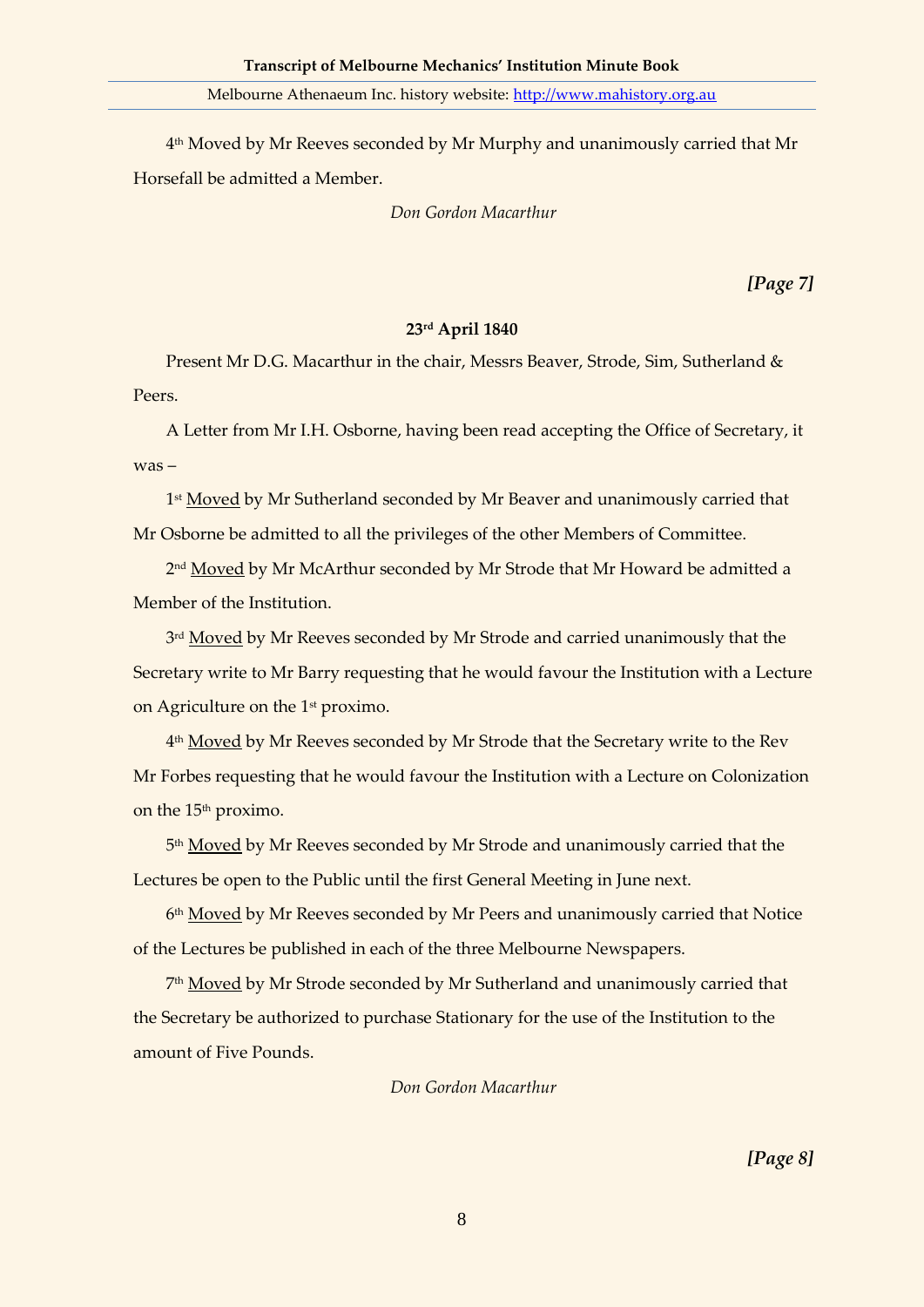#### **30th April 1840**

Present Mr Peers in the chair, Messrs McArthur, Strode, Beaver, Anderson, Caulfield and the Secretary. Minutes of Previous Meeting being read, it was –

1<sup>st</sup> <u>Moved</u> by Mr McArthur seconded by Mr Anderson and unanimously carried that the Secretary on the next evening of Lecture answer in the negative the question put by some person on the evening of the first Lecture whether after each any discussion should take place. It was at the same time suggested that the Secretary should draw the attention of the Meeting to the 28th Regulation of the Institution's "Code of Laws" by which provision is made for a Debating or any similar Class in connexion with the Institution.

2<sup>nd</sup> <u>Moved</u> by Mr McArthur seconded by Mr Sutherland and unanimously carried that Mr Yaldwyn be admitted a Member of the Institution.

3<sup>rd</sup> <u>Moved</u> by Mr McArthur seconded by Mr Osborne and unanimously carried that Mr Muston be admitted a Member of the Institution.

4<sup>th</sup> <u>Moved</u> by Mr McArthur seconded by Mr Strode that Mr O'Cock be admitted a Member of the Institution – unanimously carried.

## *[Page 9]*

5<sup>th</sup> <u>Moved</u> by Mr McArthur seconded by Mr Beaver that Captain Roach be admitted a Member of the Institution – unanimously carried.

6<sup>th</sup> Moved by Mr McArthur seconded by Mr Strode and unanimously carried that Mr McKillop be admitted a Member of the Institution.

7th <u>Moved</u> by Mr Osborne seconded by Mr McArthur and unanimously carried that Mr Harrington be admitted a Member of the Institution.

8<sup>th</sup> <u>Moved</u> by Mr Strode seconded by Mr Anderson and unanimously carried that a Collector be appointed to receive the Subscriptions of the Members of the Institution.

9<sup>th</sup> <u>Moved</u> by Mr Strode seconded by Mr Sutherland and unanimously carried that Mr Baskerville be requested to accept the Office of Collector at 5 per cent Commission – and that the Receipt of the Secretary be a sufficient acknowledgement of payment.

10<sup>th</sup> Moved by Mr McArthur seconded by Mr Anderson and unanimously carried that Two Hundred (200) Receipt Forms be printed.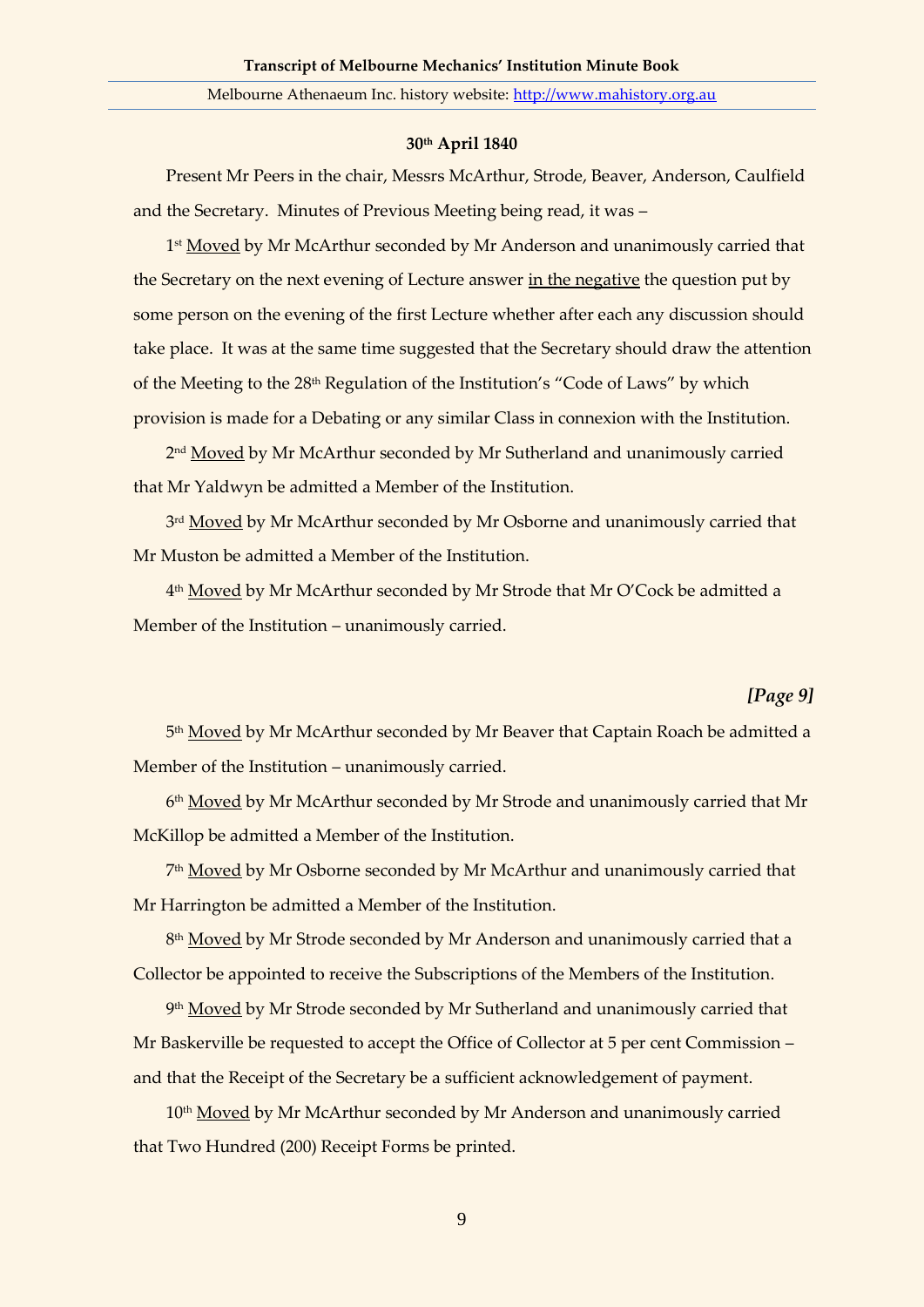11<sup>th</sup> Moved by Mr Strode seconded by Mr Anderson and unanimously carried that a Deputation be appointed to wait upon His Honor The Superintendent respecting assistance from Government in aid of the Institution.

12<sup>th</sup> Moved by Mr McArthur seconded by Mr Sutherland and unanimously carried that Messrs Strode, Murphy, Reeves, Peers and Osborne compose the Deputation – unanimously carried.

#### *T.H. Osborne, Secretary*

*[Page 10]*

#### **7 th May 1840**

Present Mr Strode in the chair, Messrs McArthur, Peers, Beaver, Caulfield and Osborne.

Mr Strode having stated that Mr Baskerville would accept the Office of Collector, it was –

1<sup>st</sup> <u>Moved</u> by Mr Caulfield seconded by Mr Beaver and unanimously carried that all those persons who have joined the Institution previous to the 1<sup>st</sup> April 1840 be called upon immediately by the Collector to pay their entrance and Subscription up to the  $31<sup>st</sup>$  May 1840 – viz Ten Shillings entrance and Ten Shillings for Six Months Subscription, and that all who have been admitted since the 1<sup>st</sup> April 1840 be called upon immediately by the Collector to pay their Entrance and Subscription Money to the 31<sup>st</sup> May 1841 viz Ten Shillings Entrance Money and One Pound as one year's Subscription.

The Secretary having reported the favourable reception of the Deputation appointed to wait upon His Honor The Superintendent – it was

2<sup>nd</sup> <u>Moved</u> by Mr McArthur seconded by Mr Beaver and unanimously carried that a Sub-Committee consisting of Messrs Strode, Peers and Osborne be appointed to write and forward with the least possible delay, a Letter to His Honor The Superintendent reporting for the information of His Excellency the present state of the Institution and requesting Government aid.

3<sup>rd</sup> <u>Moved</u> by Mr Caulfield seconded by Mr Beaver and unanimously carried that Mr Chidgy ? be admitted a Member.

4<sup>th</sup> <u>Moved</u> by Mr Beaver seconded by Mr Caulfield and unanimously carried that Mr George Stevens be admitted a Member.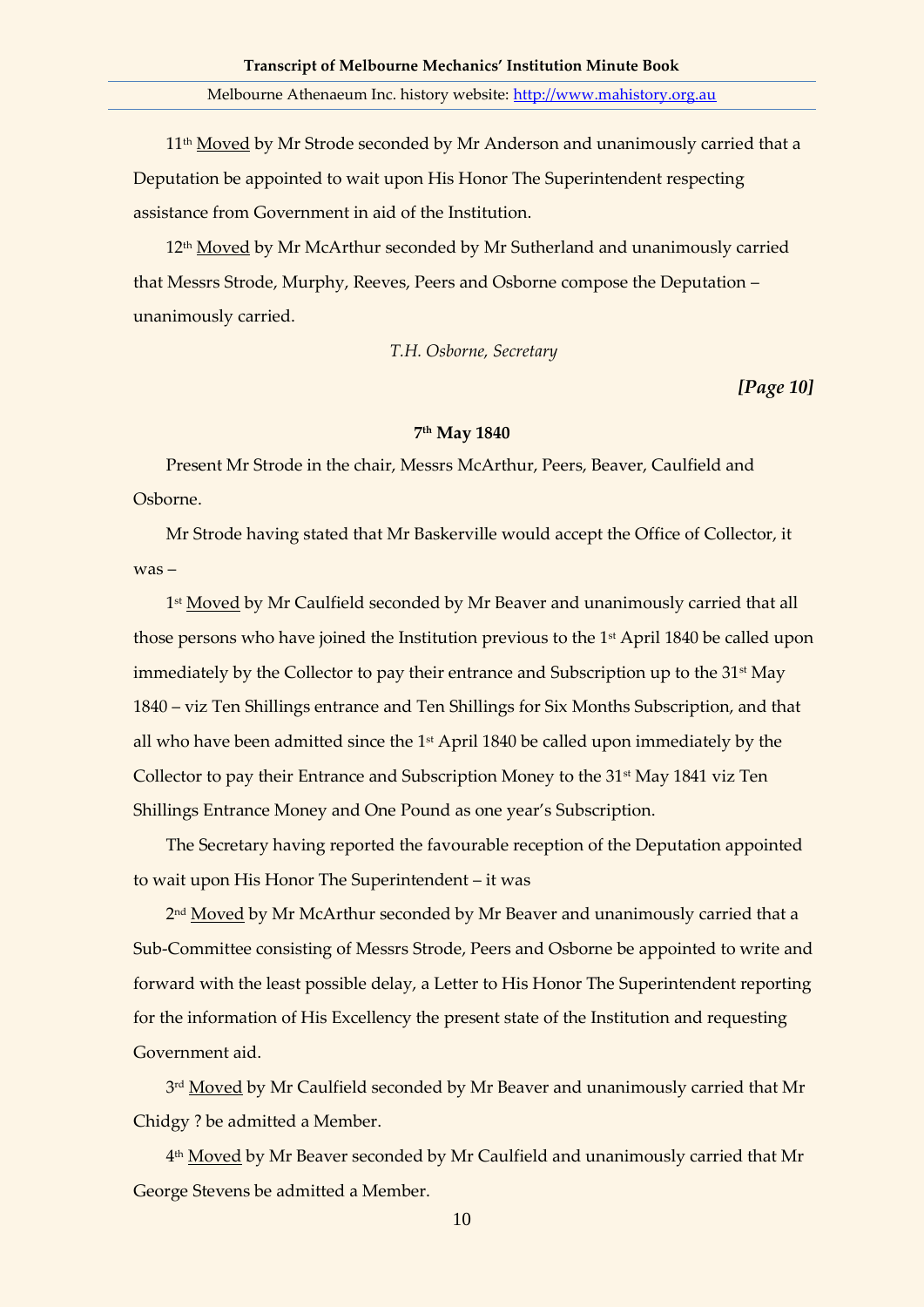5<sup>th</sup> <u>Moved</u> by Mr Peers seconded by Mr Beaver and unanimously carried that Mr Henry Caulfield be admitted a Member.

6<sup>th</sup> Moved by Mr Strode seconded by Mr Osborne and unanimously carried that Mr Michell be admitted a Member.

7th <u>Moved</u> by Mr Osborne seconded by Mr Peers and unanimously carried that Mr John Levieu ?? be admitted a Member.

8<sup>th</sup> <u>Moved</u> by Mr McArthur seconded by Mr Peers and unanimously carried that the thanks of the Committee be returned to Mr Barry for his able and eloquent Lecture upon Agriculture on the 1<sup>st</sup> inst.

9th <u>Moved</u> by Mr Beaver seconded by Mr Caulfield and unanimously carried that a Sub-Committee consisting of Messrs McArthur, Peers, Murphy and Osborne be appointed to draw up the Annual Report to be laid before the General Meeting in June next.

10<sup>th</sup> Moved by Mr Caulfield seconded by Mr Beaver and unanimously carried that 200 Copies of Forms for proposing Members be printed.

> *T.H. Osborne, Secretary Thomas Strode*

> > *[Page 12]*

#### **14th May 1840**

Present Mr Peers in the chair, Messrs Beaver, Bodecin, Caulfield, McArthur, Osborne and Strode.

The Minutes of last Meeting having been read by the Secretary, it was –

.

1<sup>st</sup> <u>Moved</u> by Mr McArthur seconded by Mr Strode and unanimously carried that Mr James Montgomery be admitted a Member. Entrance Fee 10/- paid.

Mr Peers having handed in the Annual Subscription of Mr Gisborne for the Session ending 31st May 1841, and also having stated that he was authorised by Mr Gisborne to tender a number of Books belonging to him for the Library of the Institution until his return from Europe, it was –

2<sup>nd</sup> <u>Moved</u> by Mr McArthur seconded by Mr Strode and unanimously carried that the thanks of this Committee be returned to Mr Gisborne for his handsome offer, which they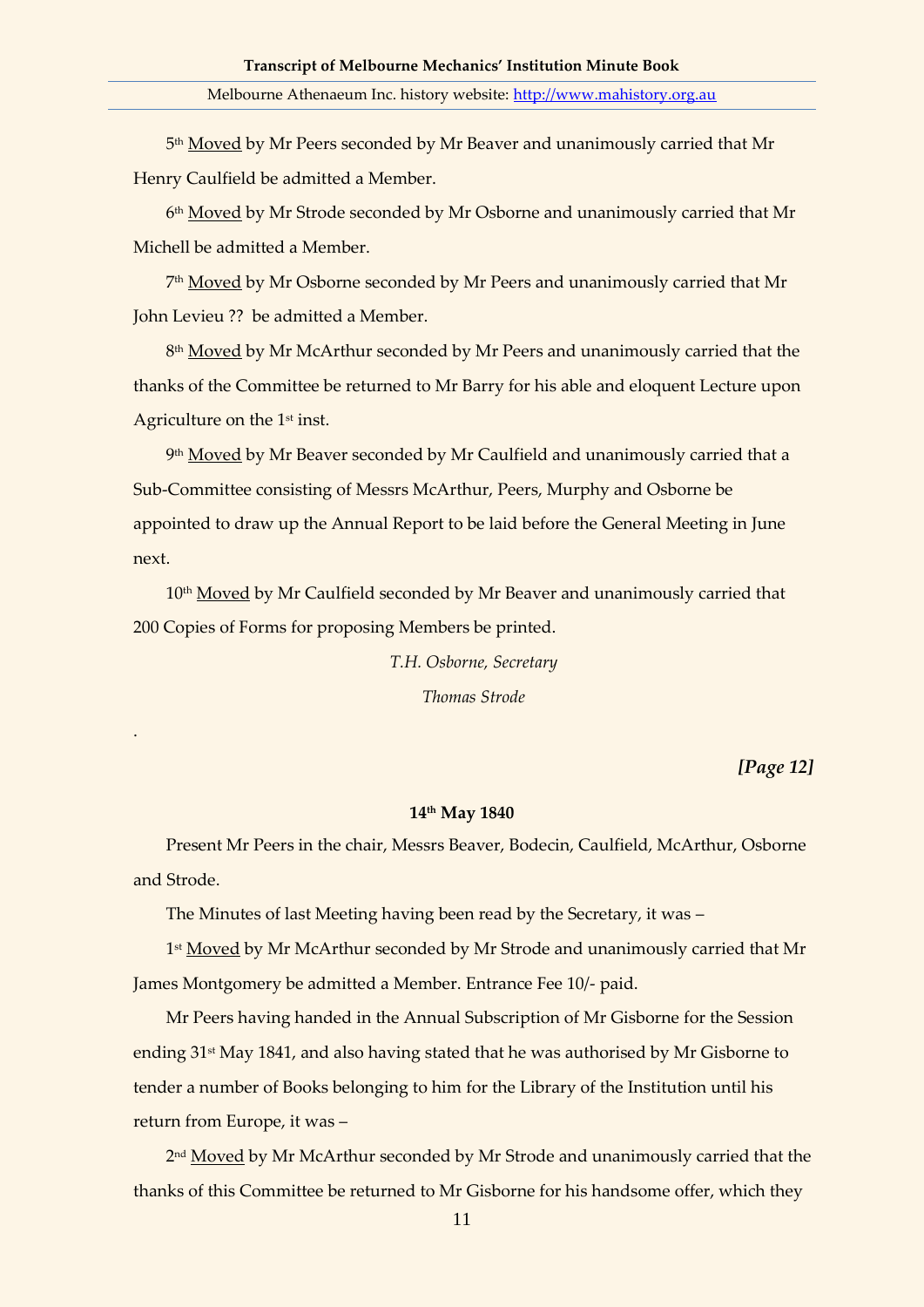gratefully accept, and that he be requested to hand over the Books to Mr Peers, who has kindly consented to take charge until a Press for the Library of the Institution be procured.

3<sup>rd</sup> <u>Moved</u> by Mr Beaver seconded by Mr McArthur that Mr F.E. Beaver be admitted a Junior Member – unanimously carried. Entrance fee 5/- paid.

## *[Page 13]*

4th <u>Moved</u> by Mr Caulfield seconded by Mr Strode that Mr Adam Anderson be admitted a Junior Member – unanimously carried. Entrance fee 5/- paid.

5<sup>th</sup> <u>Moved</u> by Mr Bodecin seconded by Mr Strode that Mr Mark H. Bodecin be admitted a Junior Member – unanimously carried. Entrance fee 5/- paid.

6<sup>th</sup> <u>Moved</u> by Mr Strode seconded by Mr Anderson that Mr David C. McArthur be admitted a Member – unanimously carried. Entrance fee 10/- paid.

7th <u>Moved</u> by Mr McArthur seconded by Mr Beaver that Mr George Arden be requested to deliver a Lecture on the 29<sup>th</sup> Inst on the Mechanical agency of the Press in the dissemination of general Knowledge – unanimously carried.

*T.H. Osborne, Secretary*

## **21st May 1840**

Present Mr Anderson in the chair, Messrs Beaver, McArthur, Osborne and Strode.

1<sup>st</sup> <u>Moved</u> by Mr McArthur seconded by Mr Strode and unanimously carried that Mr G.S. Brodie be admitted a Member – entrance fee 10/- paid.

Mr Beaver having presented to the Institution from Mr Rushton "an Analytical Table of Mechanical Movements" with "a Key" to the same, it was –

2<sup>nd</sup> <u>Moved</u> by Mr Strode seconded by Mr McArthur and unanimously carried that the thanks of the Committee be given to Mr Rushton for his appropriate present.

<sup>3rd</sup> <u>Moved</u> by Mr Strode seconded by Mr McArthur that the Revd Mr Geoghegan be requested to favour the Institution with a Lecture on Friday the 12<sup>th</sup> prox. and that Mr Croke ?be solicited for a similar favour on the  $26<sup>th</sup>$  prox. on the subjects respectively named by these gentlemen.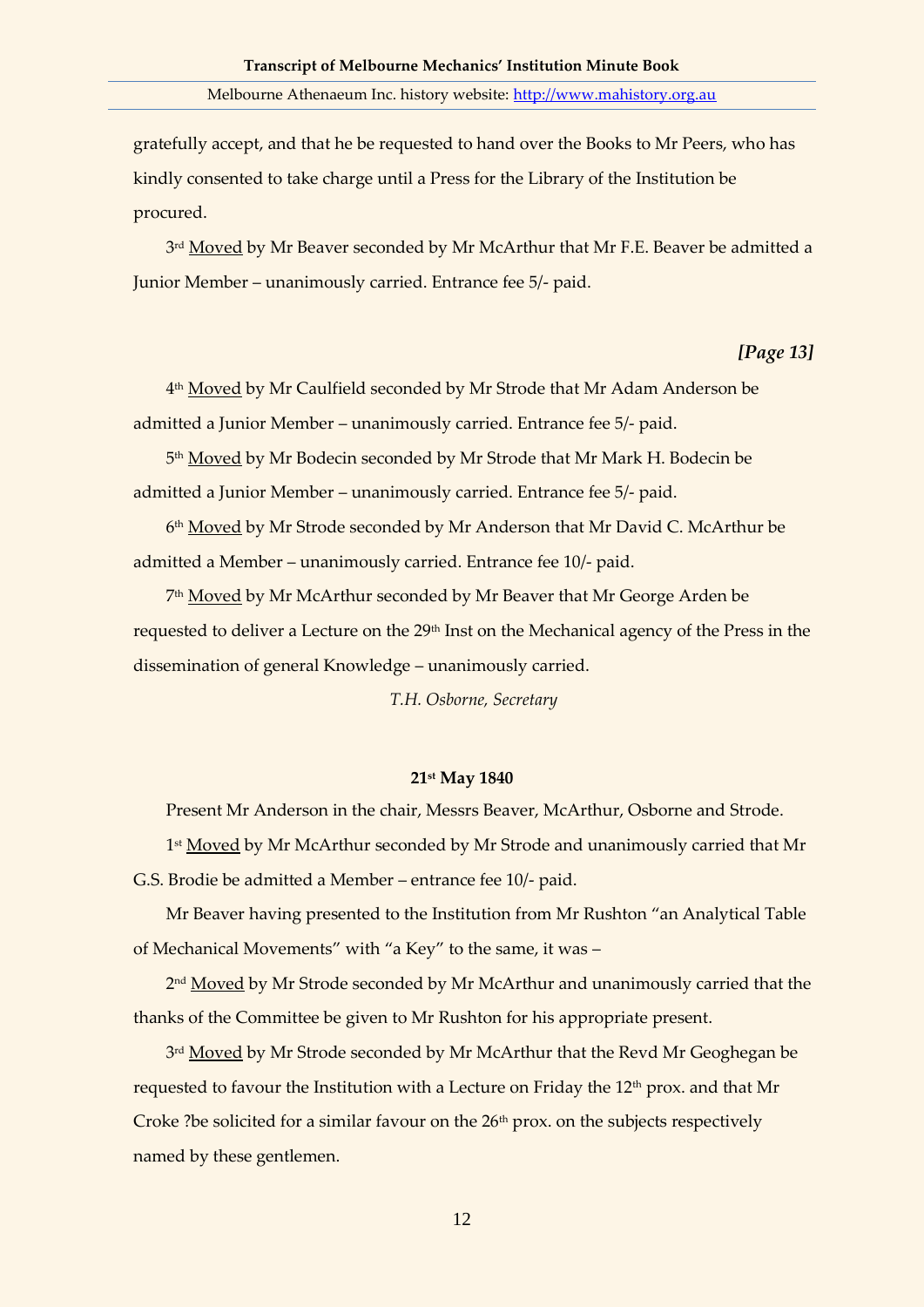4<sup>th</sup> <u>Moved</u> by Mr Strode seconded by Mr Beaver that Drs Greeves and Baylie be requested to favour the Institutions with Lectures.

> *T.H. Osborne, Secretary J. Anderson*

#### **25th May 1840**

Present Mr Mayne in the chair, Messrs Arden, Anderson, Caulfield, McArthur, Osborne and Strode.

1<sup>st</sup> <u>Moved</u> by Mr McArthur seconded by Mr Strode and unanimously carried that a Subscription be now commenced for the erection of a Mechanics' School of Arts.

2<sup>nd</sup> <u>Moved</u> by Mr McArthur seconded by Mr Anderson that the Committee of Management recommend that the 14<sup>th</sup> Regulation of the 'Code of Laws' be altered so as to admit of all Office Bearers having a vote in the Committee and that their intention be forthwith notified in the Public Papers – carried unanimously.

The Draft of the Report to be laid before the Annual General Meeting on the 1<sup>st</sup> June having been read the Committee adjourned until the regular day of meeting 28<sup>th</sup> May. (see page 17)

*T.H. Osborne, Secretary*

*[Page 15]*

*Note that this is a repeat of meeting of March 17th 1840 with some differences in wording. It is possibly a sub-committee reporting and the General Committee repeated it.*

### **Tuesday Evening Mar 17 1840.**

Scots School HouseCommittee Meeting pursuant to advertisement.

Present Messrs Murphy, Macarthur, Strode, Peers, Mayne.

Mr Murphy in the Chair.

Moved by Mr Macarthur seconded by Mr Mayne that the Laws be printed forthwith – Carried.

Moved by Mr Peers seconded by Mr Macarthur that 200 copies be printed and that Members be furnished at 1/- per Copy – carried.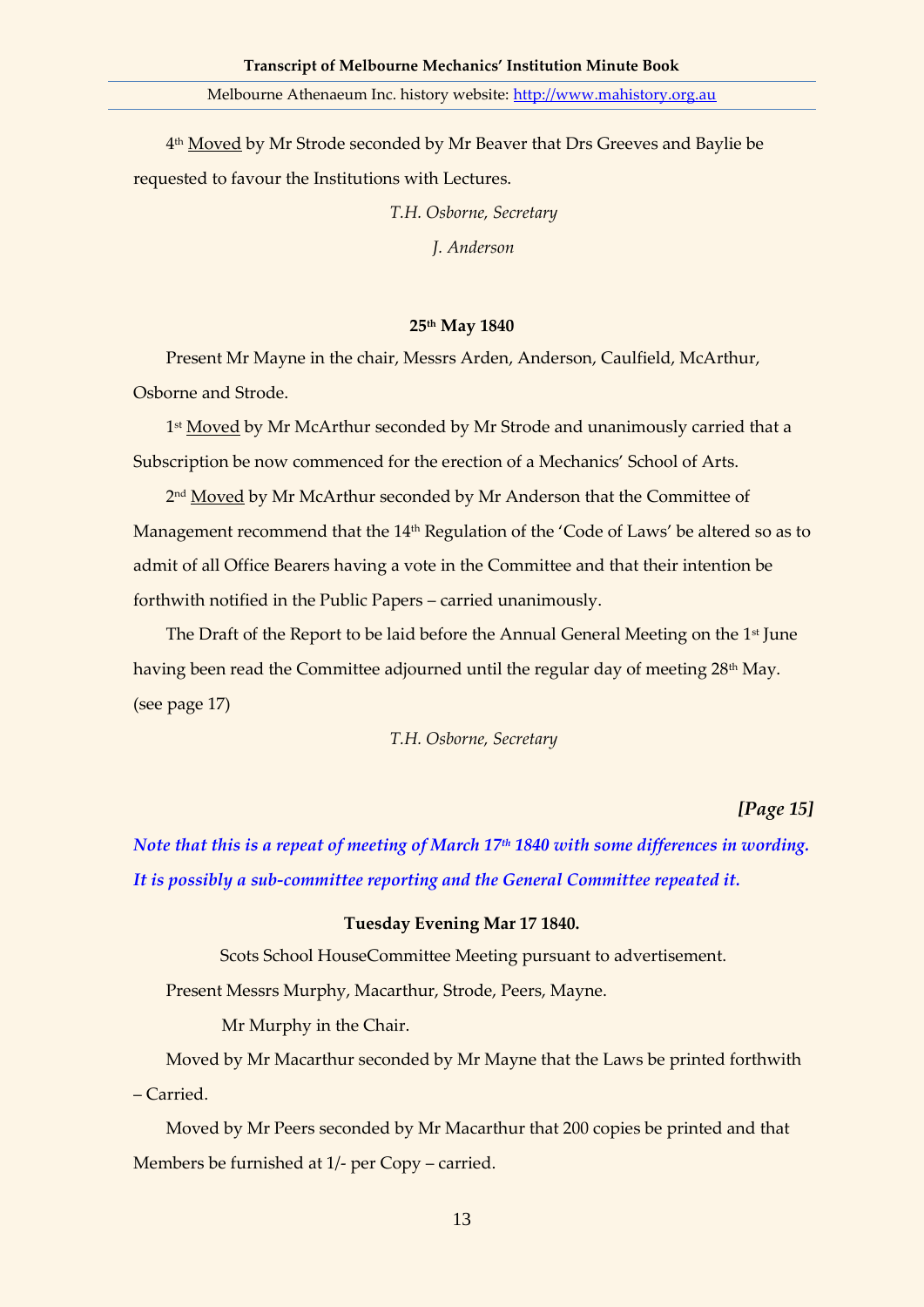Moved by Mr Mayne seconded by Mr ? Strode that the Revd J. Clow be requested to give an Introductory Lecture – carried.

Moved by Mr Strode seconded by Mr Peers that a communication be made to each of the following gentlemen requesting them to deliver lectures and that an answer be obtained from each –. Messrs Brewster, Revd W. Waterfield, Forbes Geoghegan, Dr McCrae, Dr Wilkie, Messrs Gisborne, Dean, Barry, Croke, Thomas, Arden, Thomson, Osborne.

Adjourned to Mar 24 1840

*W. Morrisson, Sec*

#### **Committee Meeting 24 Mar 1840. Wesleyan Chapel**

Present Messrs Murphy, Macarthur, Peers, Beaver, Caulfield, Sutherland.

Mr Murphy in the chair

Moved by Mr Macarthur seconded by Mr Peers that the printing of the rules be balloted for. Agreed – result, to be printed at the Gazette office.

Moved by Mr Macarthur seconded by Mr Beaver that a Subcommittee to revise the Rules be now appointed. Carried.

Moved by Mr Peers seconded by Mr Sutherland that Messrs Murphy, Macarthur and Secretary do form the Subcommittee. Carried.

Moved by Mr Caulfield seconded by Mr Peers that Revd Mr Wilson be requested to deliver a Lecture. Carried

Moved by Mr Macarthur seconded by Mr Sutherland that Captain H Smith [Smyth] be requested to deliver a Lecture. Carried.

Moved by Mr Macarthur seconded by Mr Sutherland that Religion or Politics do not form subjects for Lectures. Carried.

Meeting adjourned until Thursday evening next at the Wesleyan Chapel.

*[Page 17]*

## **28th May 1840**

Present Mr Sutherland in the chair, Messrs Anderson, McArthur, Osborne, Peers and Strode.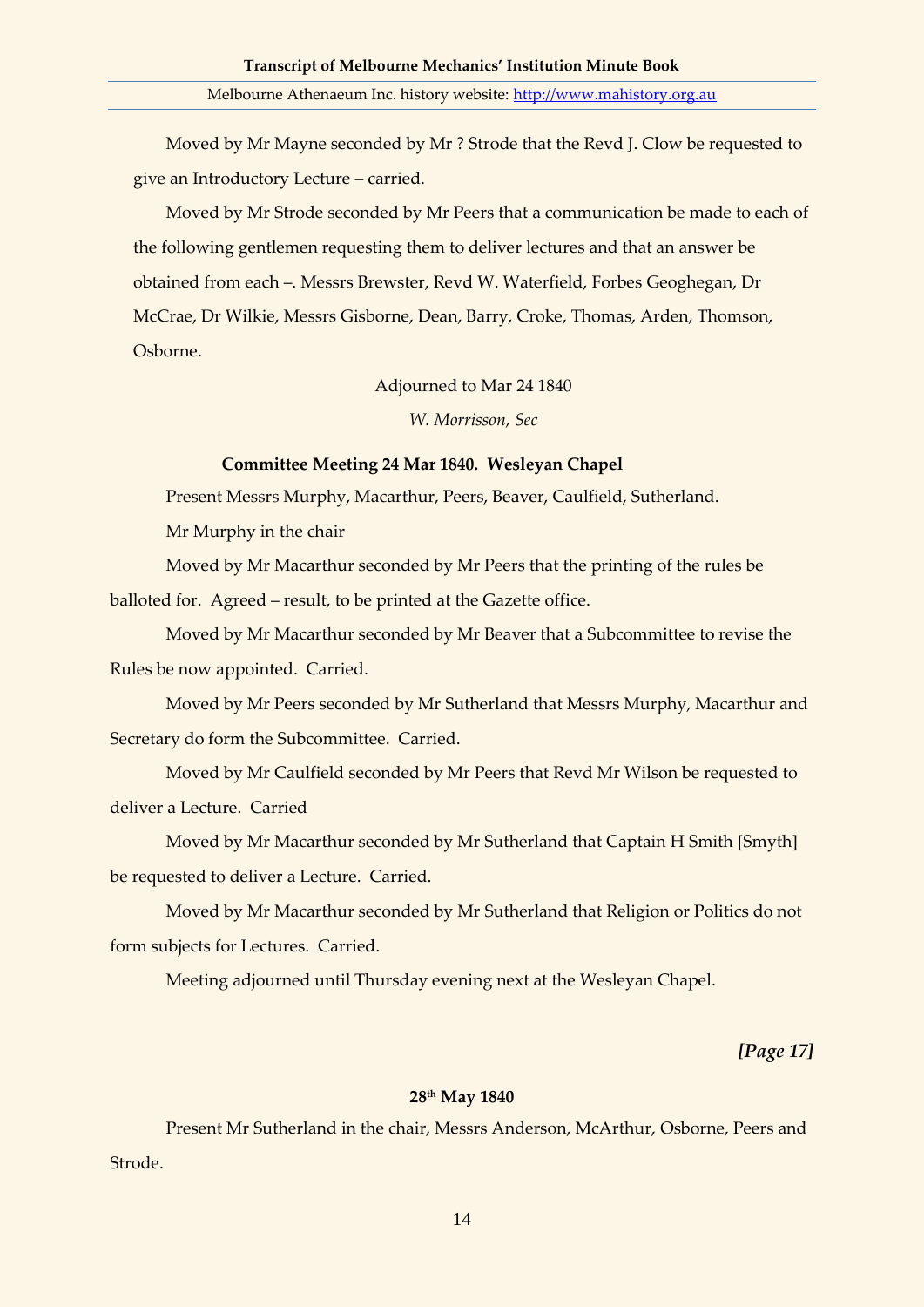1<sup>st</sup> <u>Moved</u> by Mr McArthur seconded by Mr Strode that Mr J.M. MacLaurin be admitted a Member – carried unanimously.

2<sup>nd</sup> <u>Moved</u> by Mr McArthur seconded by Mr Strode that Mr George Pain be admitted a Member – carried unanimously.

3<sup>rd</sup> <u>Moved</u> by Mr Osborne seconded by Mr Peers that Mr Overton be admitted a Member – Entrance fee 10/- paid – carried unanimously.

4th <u>Moved</u> by Mr Strode seconded by Mr Peers that Dr Greeves be admitted a Member – carried unanimously.

5<sup>th</sup> <u>Moved</u> by Mr Peers seconded by Mr Anderson that Messrs McArthur and Osborne be appointed as a Sub Committee to make any verbal alterations they may deem necessary in the Report, now read, to be laid before the Annual General Meeting on the 1st June – carried unanimously.

6<sup>th</sup> <u>Moved</u> by Mr Strode seconded by Mr Anderson that Messrs Peers and Osborne be appointed a Deputation to wait upon His Honor C.J. LaTrobe and Captain Lonsdale to solicit Subscriptions towards the erection of the proposed School of Arts and to solicit either of them to take the chair at the Annual General Meeting on the 1<sup>st</sup> June – carried unanimously.

*T.H. Osborne, Secretary*

*John Sutherland*

*[Page 18]*

#### **29th May 1840**

Present Mr Peers in the chair, Messrs Anderson, Beaver, McArthur, Osborne and Strode.

1<sup>st</sup> <u>Moved</u> by Mr Osborne seconded by Mr McArthur that Dr Patterson be admitted a Member – carried unanimously.

2<sup>nd</sup> <u>Moved</u> by Mr McArthur seconded by Mr Anderson that Mr W.W. Darke ? be admitted a Member – carried unanimously.

<sup>3rd</sup> <u>Moved</u> by Mr McArthur seconded by Mr Anderson that Mr Hugh Walker be admitted a Member – carried unanimously.

*T.H. Osborne, Secretary*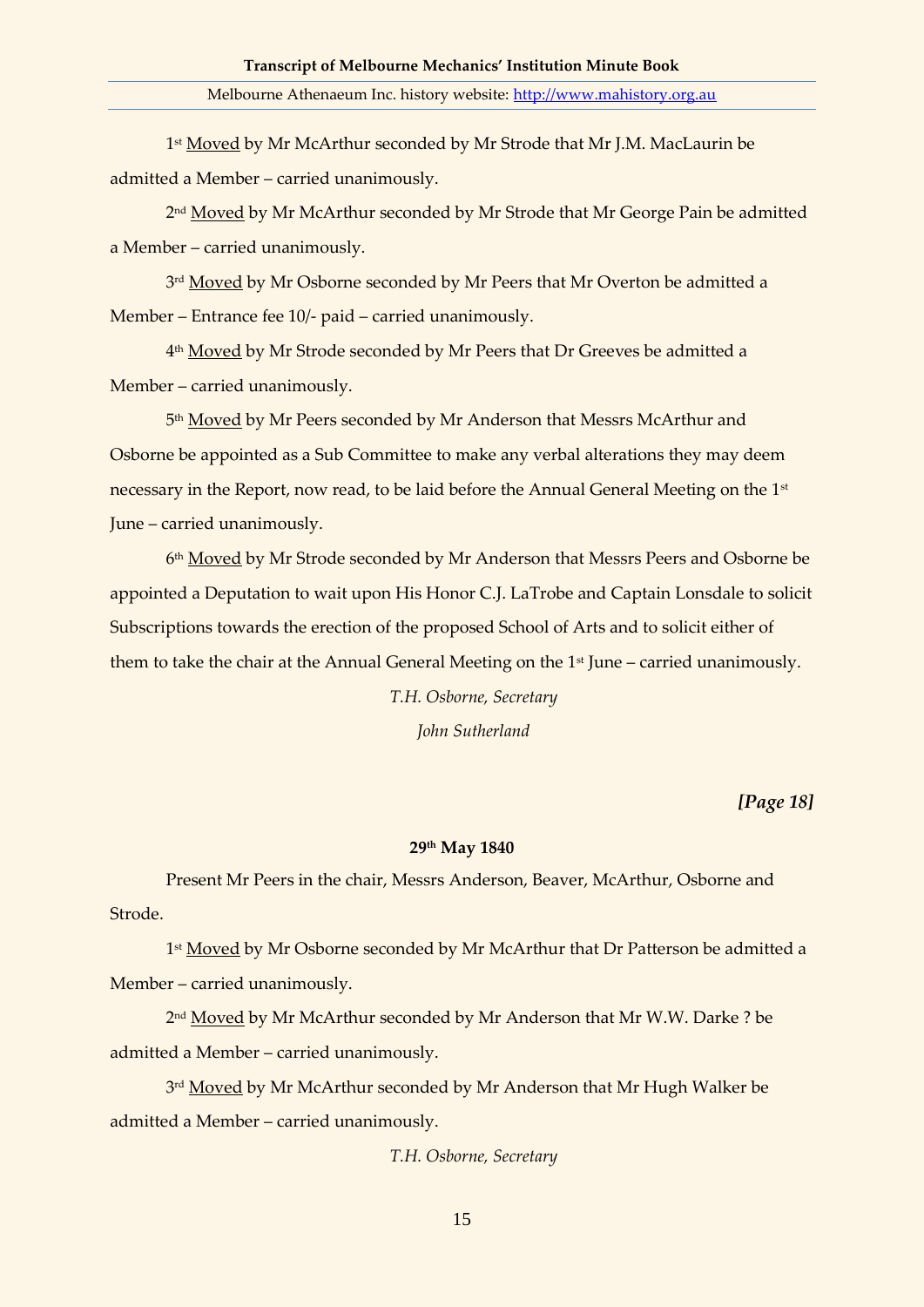# **1 st June 1840**

Present Mr Sutherland in the chair, Messrs Anderson, Beaver, McArthur, Osborne, Strode and Reeves.

Moved by Mr McArthur seconded by Mr Peers that Mr F. Pittman be admitted a Member – unanimously carried.

*John Sutherland*

*Transcribed from Minute Book by Norma Gates Date: 2 Oct 2009 / compared to the printed version and edited.*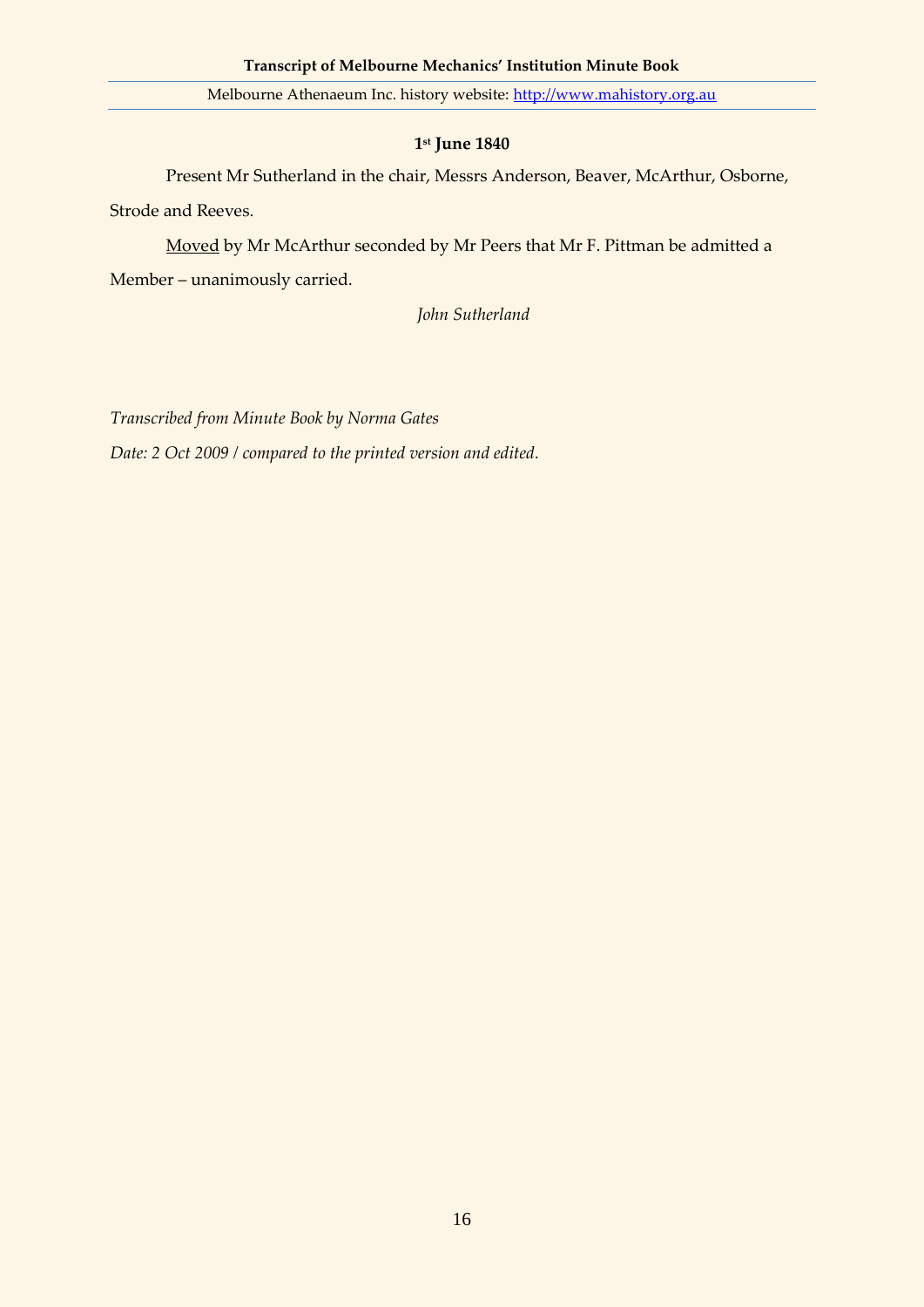# **Annual General Meeting 1 June 1840**

Captn Lonsdale, President, in the chair Report of Committee for Session ending 31st May 1840.

In meeting with the members of the Melbourne Mechanics' Institution, at their first Annual General Meeting, the Committee of Management, as is usual upon such occasions, beg respectfully to submit to the Society a Report of their proceedings during the period they have held office.

Owing to many unexpected as well as anticipated difficulties, the Lectures were much later in being commenced than your Committee could have wished; and, as from the Inauguration lecture may be properly dated the commencement of the Session, few occurrences have taken place within the short period which has since elapsed of such moments as to authorise your Committee in occupying much of your time or attention by their either general or particular details. It is certainly true that many things of importance have occurred, previous to the date of the first Lecture, which might be brought forward upon the present occasion, but being so generally known to the Body, their narration would be in a great degree superfluous.

At the establishment of every similar Institution it almost invariably happens that little incidents occur calculated to mar the harmony which each person interested may have resolved to maintain, and that the grand object which all desired to promote is for a time lost sight of amongst the number of different opinions advanced and in the warmth of debate to which they give rise. Anxious, therefore, to draw a veil over the unpleasant past, your Committee have the pleasure of announcing that the Melbourne Mechanics' Institution is at present in a most flourishing state, and that there are the most cheering prospects to encourage its friends to future exertion. At every meeting of Committee since the opening of the Session several new members have been admitted, and the entire number is at present 114.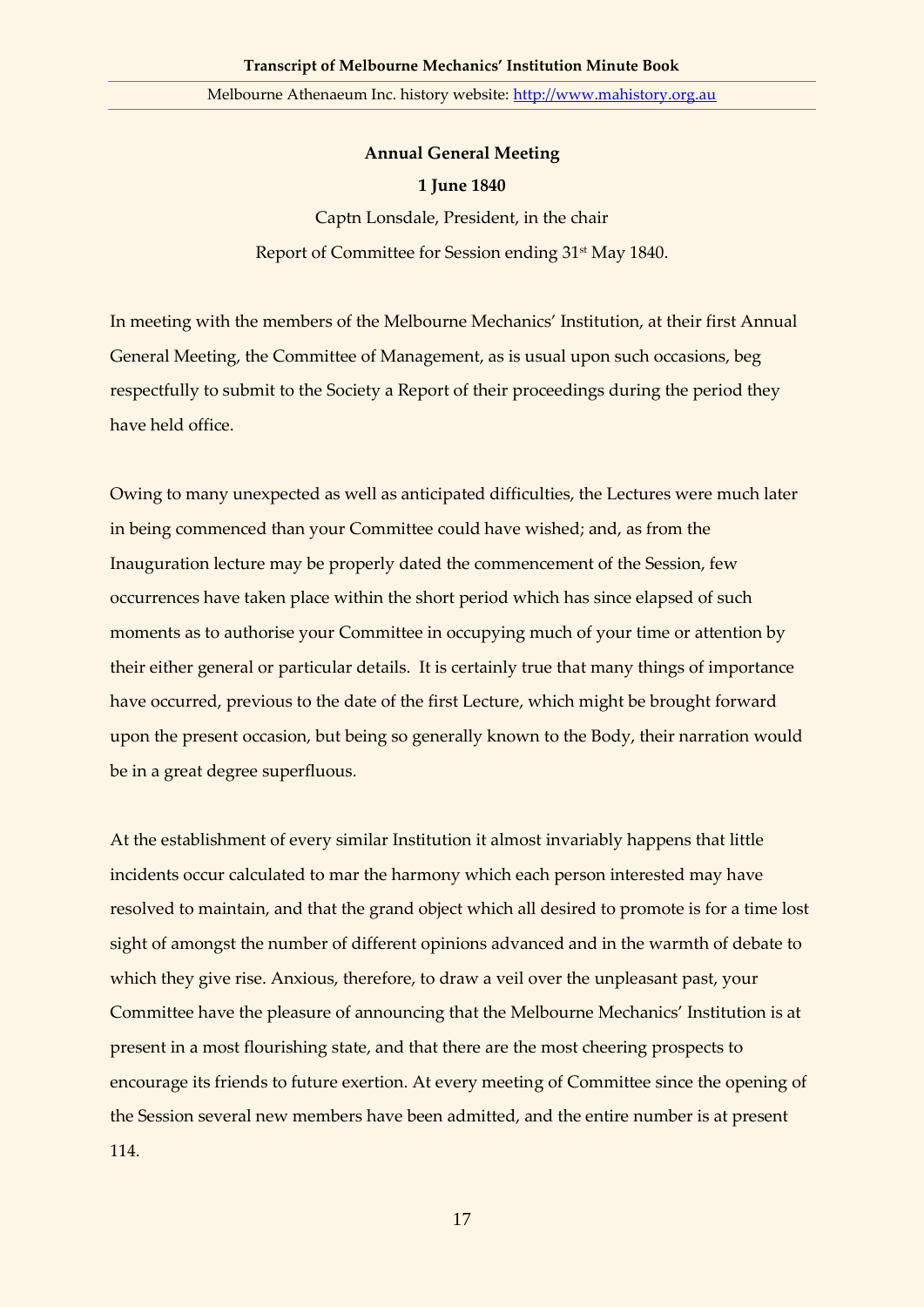A circular requesting Lectures was forwarded to different literary gentlemen, in Melbourne and its vicinity, who were known to be friendly disposed to the Institution and were likely to comply with the wishes of the Committee, and all the answers yet received are of the most satisfactory nature. Several have consented to lecture upon subjects which they have named, the favours of a few have already been received, and others have been arranged for the ensuing Session. To all these gentleman your Committee feel deeply indebted, and would desire thus publicly to state that in making arrangements for the particular evenings of their respective Lectures they have been guided by several circumstances, all of which, having, totally unconnected with a desire to give a preference to any one by priority of call.

As Sectarianism, in its most unlimited acceptation, is by a fundamental regulation excluded from the Society, your Committee have endeavoured to avoid even the suspicion of its influence, and have been guided solely by a desire to promote to the utmost of their abilities the professed and real object of its formation, – "the Diffusion of Scientific and other Useful Knowledge."

The Gentlemen who have already favoured the Institution with Lectures with their respective subjects, are as follows: –

Rev'd T.H. Osborne - On the advantages of Mechanics Institutions Redmond Barry, Esq – On Agriculture Rev'd James Forbes – on Colonization George Arden Esq – on the Mechanical Agency of the Press in the Dissemination of General Knowledge

On account of the Institution not having a suitable place for the delivery of Lectures, your Committee were under the necessity of applying to the Managers of the Scots' School House for the use of their Building for the purpose and in the most handsome manner has their request been granted. They were under the necessity also of applying to the Trustees of the Wesleyan Chapel of the use of their place of Worship for the Committee Meetings and their application has by these Gentlemen also been met with a ready assent in the politest terms.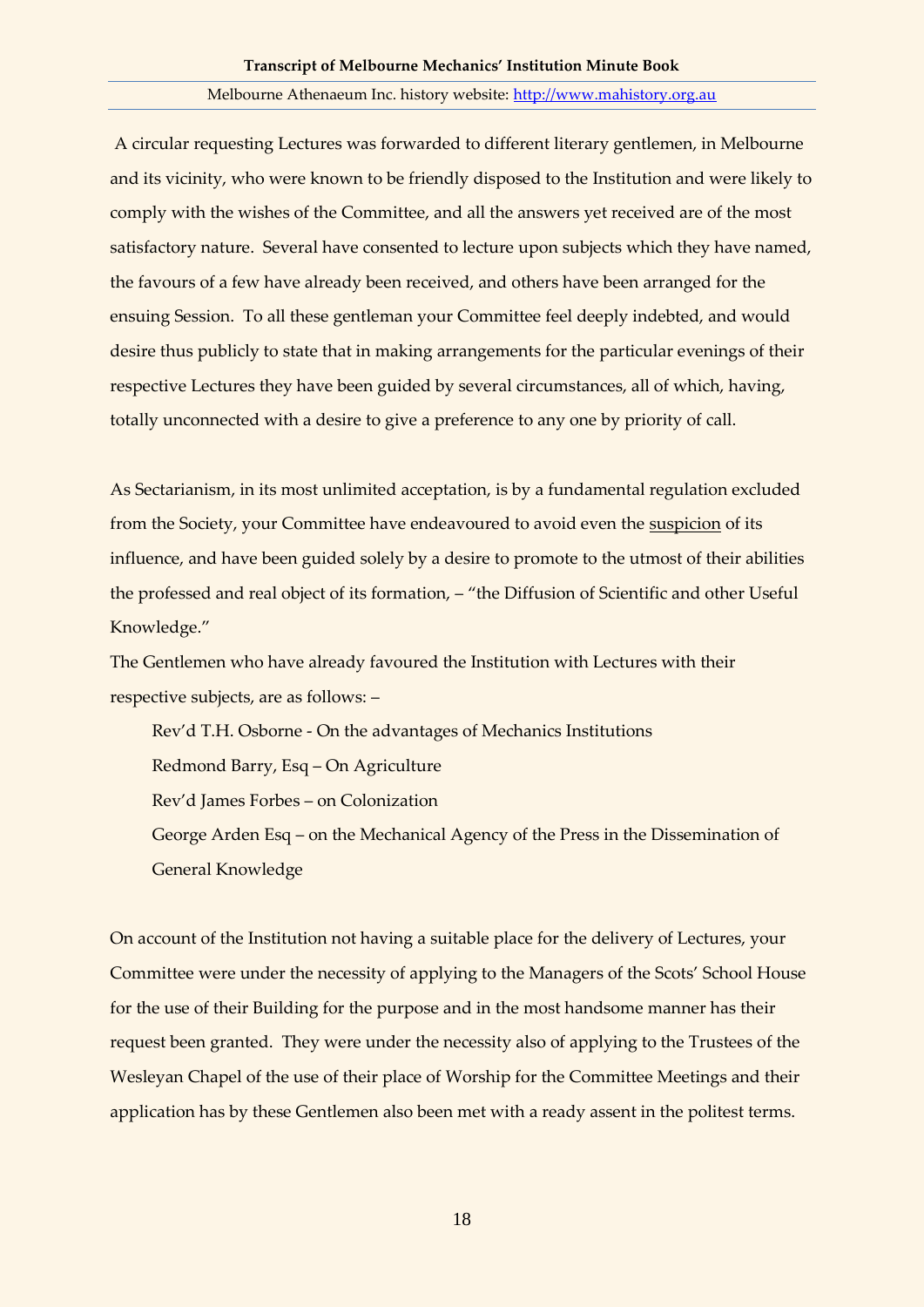As however, your Committee could only expect and solicit these favours for a short time, while they could erect suitable accommodations for themselves, a Deputation was appointed to wait upon His Honor the Superintendent, to request that he would kindly bring under the favourable consideration of His Excellency Sir George Gipps, the claims of the Institution to Government aid.

By His Honor the Deputation was graciously received, and every exertion promised that was likely to forward the wishes of the Society. A letter has since been forwarded to His Excellency requesting a grant of ground, upon which to erect a Mechanics School of Arts, a gratuity to assist in its commencement, and an annuity to enable the Society to carry into effect the ultimate object of its formation. An answer could not yet have been received, but your Committee, judging from the warm feeling His Honor has manifested in their favour, are fully satisfied it has been strongly recommended. The Committee for the ensuing Session may, therefore, anticipate an early and a favourable reply, and may calculate upon the pleasure of having it in their power to embody in their Report to the next Annual General Meeting, that what has been commenced by the present Committee has through their exertion been crowned with success. So soon as an favourable answer from His Excellency shall have been received, Your Committee have no doubt that their successes in office will adopt the best means of giving effect to the decision, and it is with pleasure they have to congratulate them upon their favourable auspices under which they will be enabled to enter upon the duties, owing to the liberality of a number of gentlemen who have so honourably come forward to patronise by their name and influence the first literary and scientific Institution of the rising capital of our adopted country, and who have given the strongest proof of sincerity of professions by already contributing so handsomely towards the erection of the proposed Building, to which we may look forward as an endorsement to our town, and creditable to this Community at large.

In addition to the gentlemen who have already subscribed there are known to be many others ready to come forward to assist by their contributions, as soon as the answer of the government shall intimate that their co-operation is needed. As a general call upon the public in aid of the Institution has not yet been made, and as, therefore, many gentlemen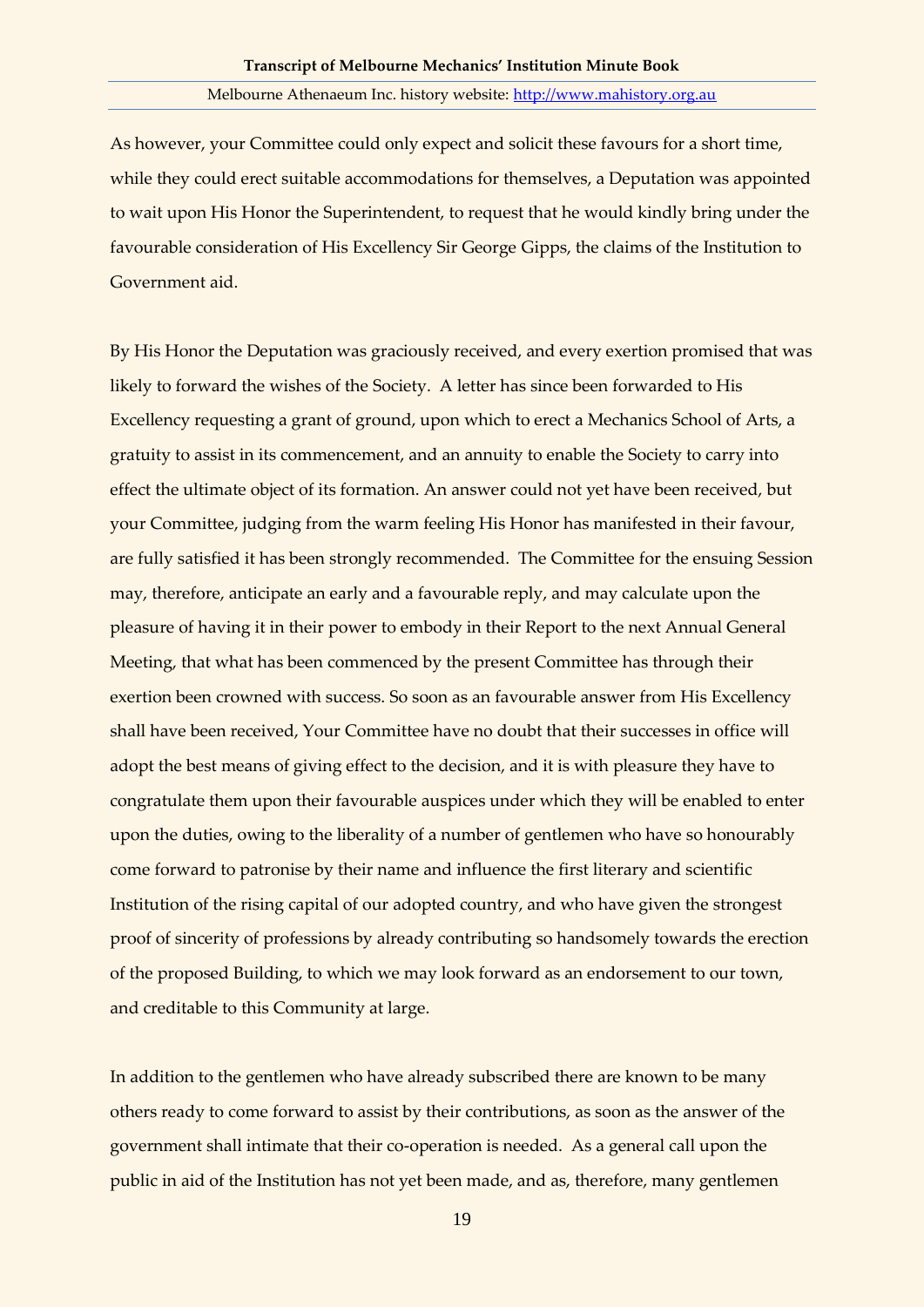may be ignorant of the necessity of their pecuniary assistance in the erection of the contemplated Mechanics School of Arts it cannot be expected that the amount already subscribed can be so great as your Committee are satisfied that mere publication of the wishes of the Institution will ensure. The favourable answers of the government, however, being all but certain, your Committee would beg respectfully to urge upon the Members and through them upon the public generally, the necessity of present exertion in securing funds in order to avoid delay when the time for building shall arrive. Although much is expected from the government, still yet much is requisite from ourselves; government will assist, but the duty of effecting our own object must remain with ourselves. Many may not be able to subscribe largely to the erection of the building, but there's scarcely any one who may not contribute something, and, although money be wanting, there and will be opportunities for all to manifest their disposition in one way or another. Besides pecuniary resources upon which this Institution must have to draw, there are also literary resources of no less moment – there is a literary as well as a money fund upon which it must rely, and upon which also its stability and success must depend.

Upon the want of suitable accommodations also is consequent another great disadvantage. Several gentlemen have already contributed to the establishment of a Library in connect with the Society, and others have intimated their intention of encouraging similar donations, but there is not yet a place belonging to the Institution for their reception.

To the gentlemen of whose kindness this Institution is thus indebted for the nucleus of a library, the Committee in its name would tender their grateful acknowledgements, and would at the same time intimate that although they have not a suitable place belonging to their Institution in which to deposit books for a Library specimens in the various departments of Nature and Art for a Museum, models and requisites for a Laboratory, apparatus for experiments in the illustrations of Lectures, and other addenda of the Mechanics' Institution, yet they are prepared to take possession of donations of any of these, the kindness of different gentlemen having ensured their safe custody. The public, therefore, are requested to bear the Institution in mind, and when opportunities offer to secure for its advantage any article they may deem appropriate for any of its departments. In a new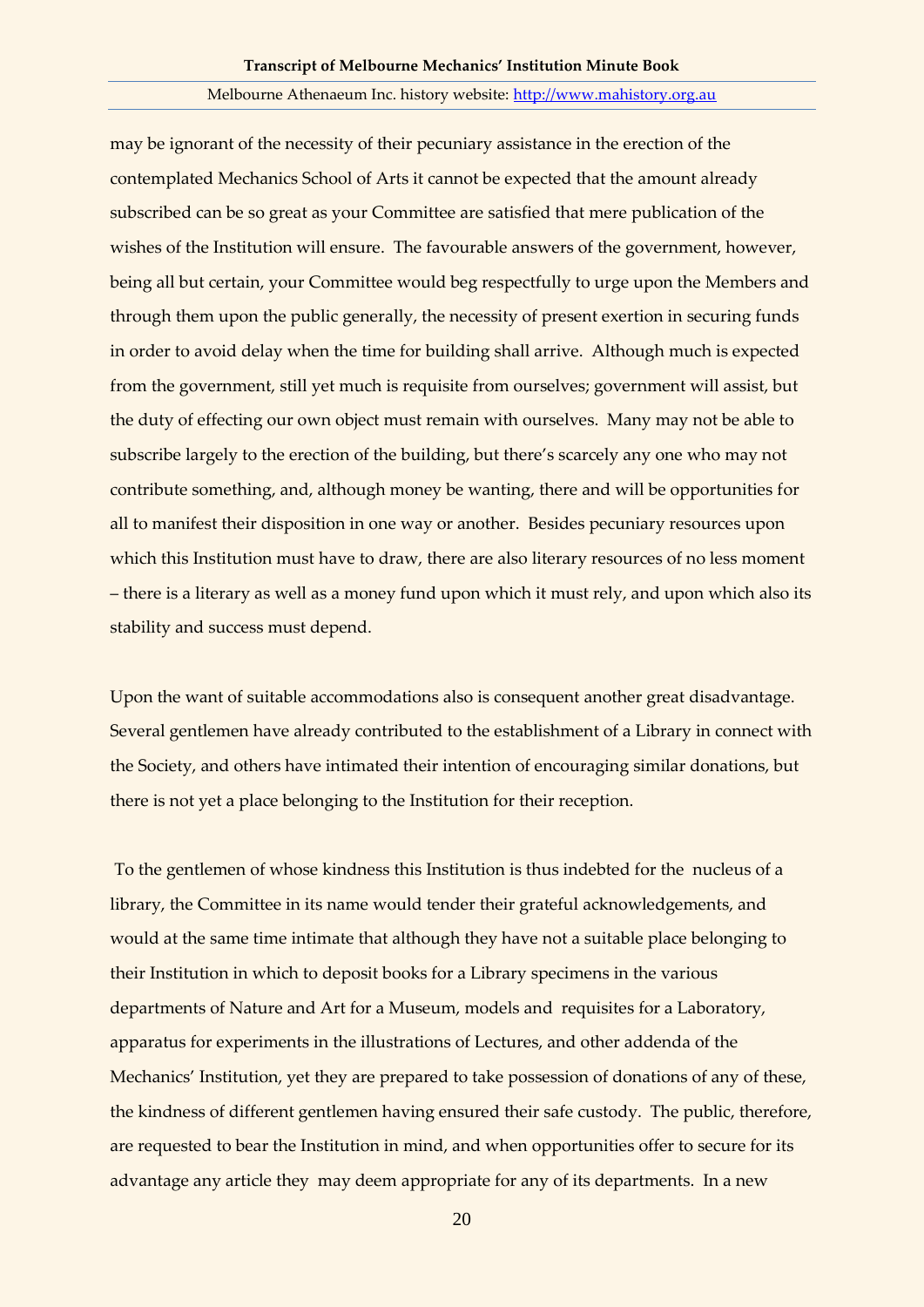Colony like this there are many things which their present abundance may render common, and therefore, comparatively of little interest, but which to the antiquarian of future generations, or even to the curious of different countries at the present time would be highly appreciated.

As at the formation of such an Institution considerable correspondence, and other clerical duties are absolutely necessary, and as in this country time is so valuable that it cannot be expected that sufficient would be devoted to perform them satisfactorily without some pecuniary emolument, it was considered indispensable to engage a Secretary whom they have, agreed to pay at the rate of fifty two pounds per annum, from the 20<sup>th</sup> April to the present time. In their official offer to the present Secretary, when they understood he would accept the Office, your Committee "pledged themselves to recommend his reappointment to the general meeting with such increase of salary as the funds would admit." This pledge, therefore, your Committee beg at present to redeem.

Your Committee would also beg to recommend that all the Office Bearers of the Institution have a vote in the Committee of Management.

As a Collector has been only recently appointed, all the regular fees, and subscriptions of Members have not yet been received, and therefore the Treasurers' balance sheet, now submitted for inspection, is not so perfect as your Committee could have wished, and as they have no doubt it will be in a short time.

Your Committee cannot omit mentioning that they have received a very friendly letter from the Sydney Mechanics School of Arts, accompanied with a copy of the Report of that Institution for the last year. In that Report occurs the following paragraph which is extracted, as an example and proof of the Sympathy which is thereby felt in the exertions of the Melbourne Mechanics' Institution, to obtain for the country of their adoption a place and a name amongst the other civilised countries of the earth.

 "Since the last Annual Meeting your Committee perceive by the public papers that two other Institutions of a similar nature has have been formed – one at Maitland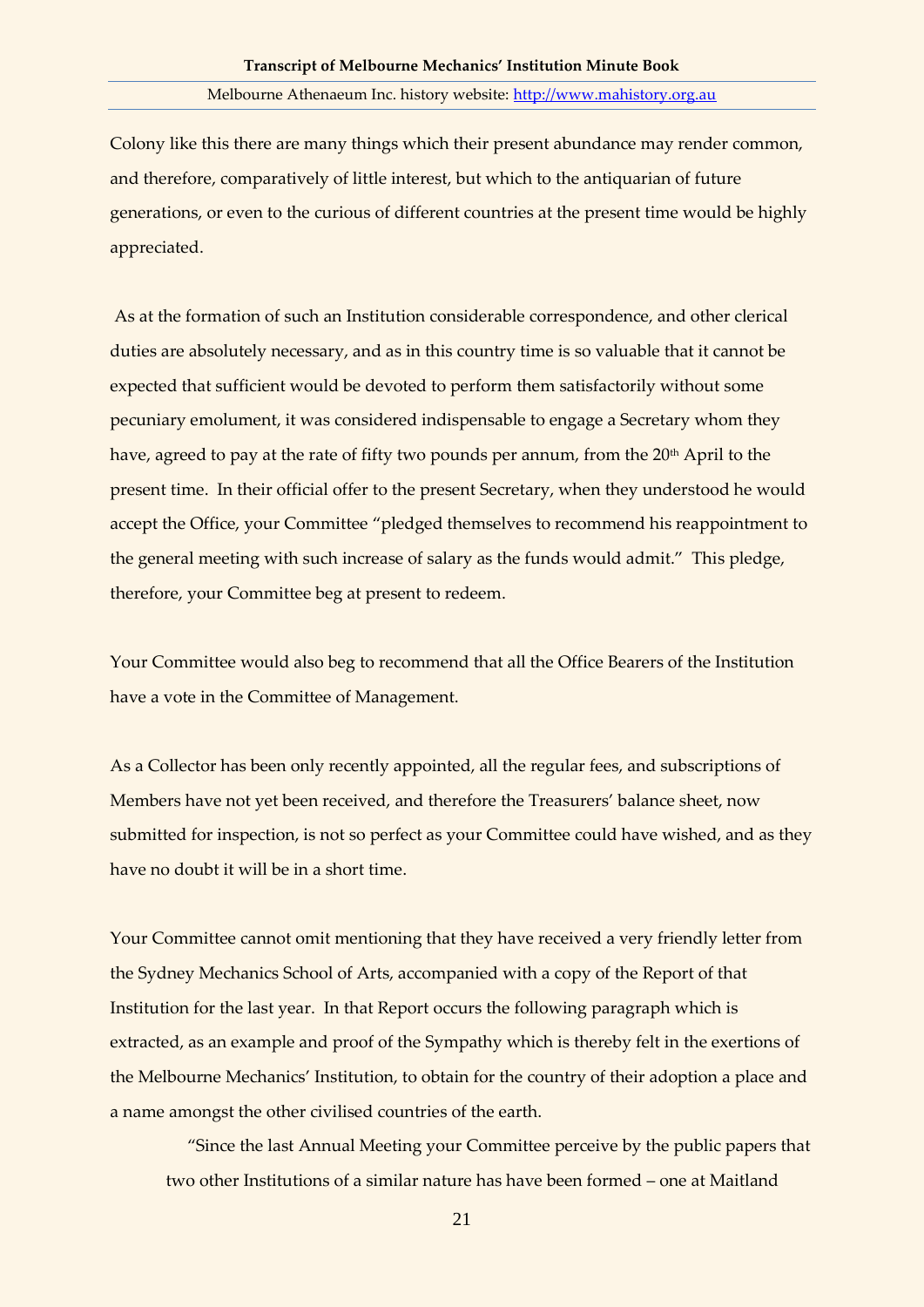Hunter's River, and another at Melbourne, the capital of the southern districts of the Colony; and although no communication has yet been received form the officers of either of these bodies, they understand that there is no doubt of their being successfully and firmly established. This intelligence the Committee received with much satisfaction for they feel that the formation of these Institutions in the interior must have the effect of improving the condition of the mechanical portion of the inhabitants".

Report Sydney School of Arts 1839.

This Communication has been answered by a return of thanks for the courtesy and friendship which it manifests, and a pledge given of a reciprocal feeling, which it is hoped, both for the interests of Science generally and our respective Institutions in particular, will long continue. From the well known literary and liberal character of the Hobarton Mechanics' your Committee anticipate from that quarter also the encouragement derived from an expression of a sympathetic feeling.

Your Committee deem it almost unnecessary to allude at the present day to the advantages of Mechanics' Institutions. The number and respectability of the audience on each evening of Lecture prove incontestably that our fellow colonists know and fully appreciate these advantages. If the unanimity which at present exists amongst its Members and the deep interest felt in its prosperity by the public generally, continue uninterrupted the Melbourne Mechanics' Institution will at no distant date stand upon an equality, whether as regards numbers in comparison with our colonial population, respectability, or usefulness, with any other similar Society of the mother country or the oldest of her Colonies. Firmness, however, is still required to enable its supporters to withstand difficulties, and exertions must be continued by its friends to mature the plans already formed, and affect its permanent establishment and real usefulness.

The foregoing reports having been read by the Secretary the following Resolutions were then passed unanimously.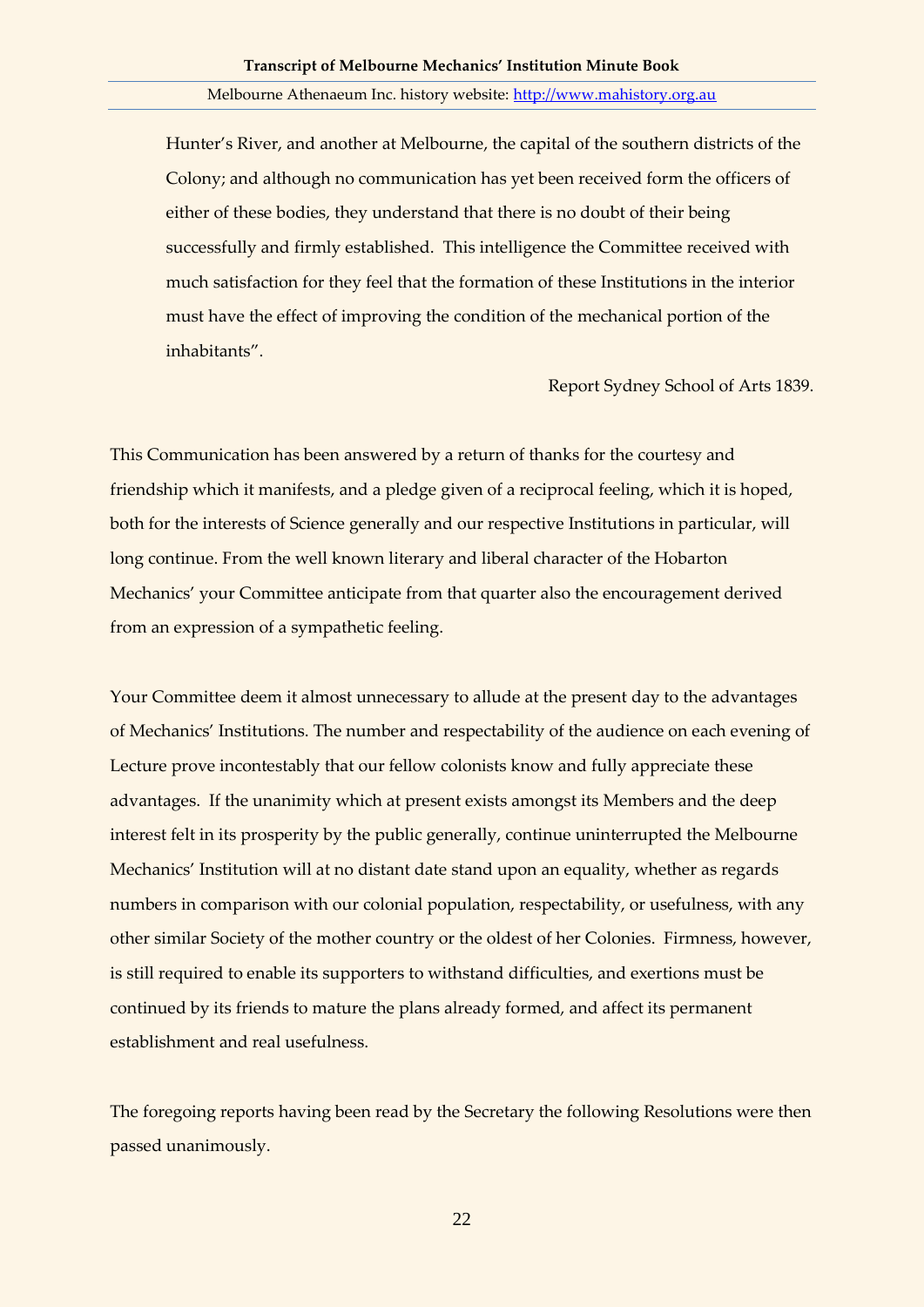1<sup>st</sup> Moved by the Mr Michell seconded by Mr McKillop that the Report now read together with the Treasurer's accounts lie approved and printed for general information.

- 2 Moved by Mr Were seconded by Mr Michell that the thanks of this meeting be given to His Honor Charles Joseph La Trobe, Patron of the Institution, for the warm interest he has evinced in its favour.
	- 3 Moved by Mr Barry seconded by Mr Reeves that the thanks of this meeting be given to the Catpn Lonsdale, President of the Institution, for his exertions in that office during the year.
	- 4 Moved by Mr Yaldwyn seconded by Mr Sutherland that the thanks of this meeting be given to those gentlemen who have favored the Institution with Lectures
	- 5 Moved by Mr Arden seconded by Mr. McKillop that the thanks of this meeting be given to the Vice Presents, the Committee of Management and other Office Bearers for their zealous and successful exertions in the establishment of the Melbourne Mechanics' Institution.
	- 6 Moved by Mr Reeves seconded by Mr Newton that the thanks of this meeting be given to the Managers of the Scots' School Room and the Trustees of the Wesleyan Chapel for the use of their respective buildings for the delivery of Lectures and the meetings of Committee
	- 7 Moved by Mr Arnold seconded by Mr Sutherland that the thanks of this meeting be given to the Melbourne Press of the kind manner in which it has advocated the interests of this Institution.
	- 8 Moved by Mr Newton seconded by Mr. Beaver that all Office Bearers of the Institution have a vote in the Committee of Management
	- 9 Moved by Mr McKillop seconded by Mr. Bodecin that the salary of the Secretary for the ensuing Session be £55 per annum

Amendment moved by Mr. Reeves seconded by Mr. D.G. McArthur, that the Salary of the Secretary for the next Session be £78.

This Amendment was subsequently withdrawn and the original Motion carried unanimously with the addition that the sum specified should be increased to whatever amount the Committee of Management might consider the funds would admit.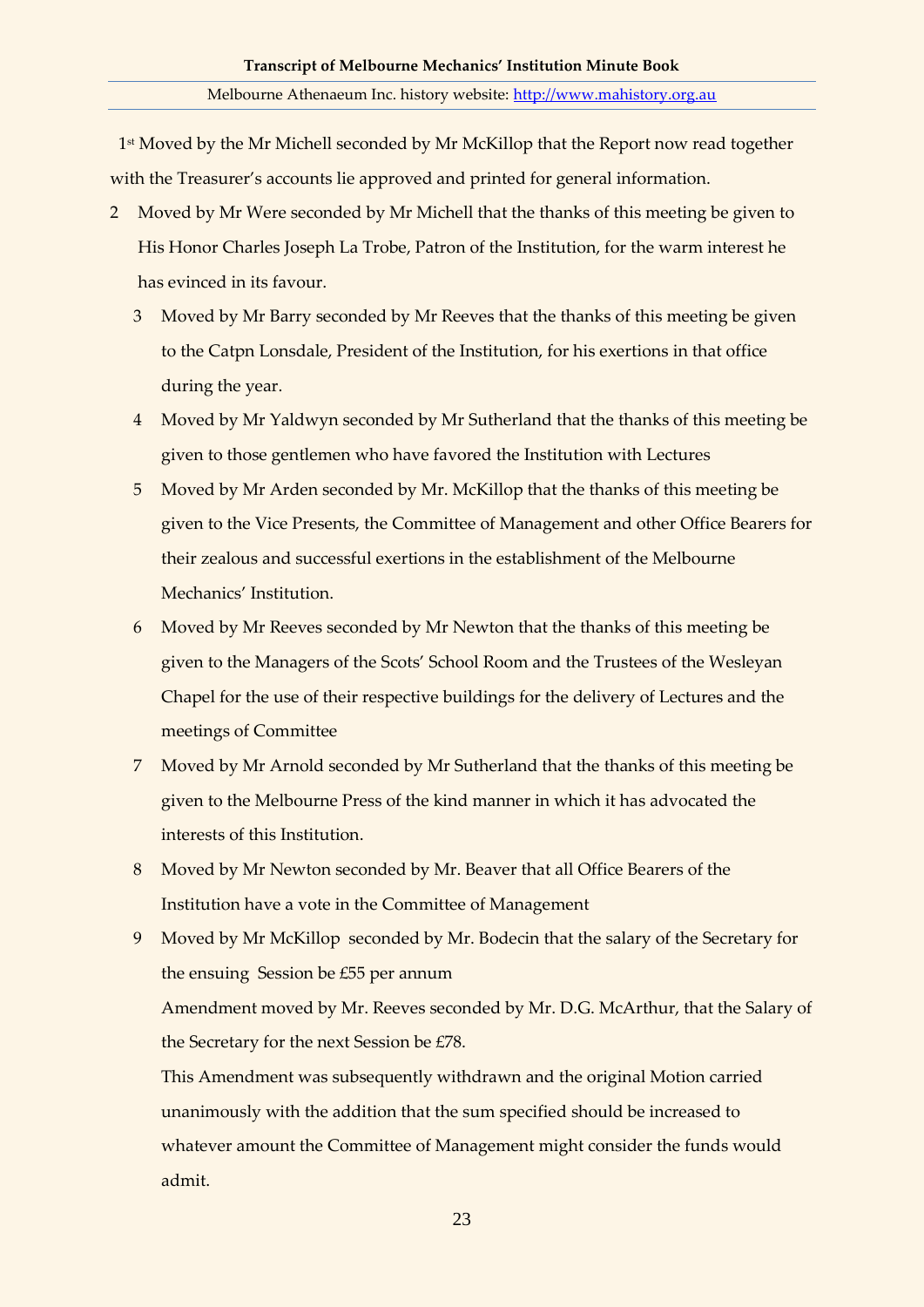10 Moved by Mr D E Patterson seconded by Mr. Arnold that the following gentlemen be the Office Bearers of the Melbourne Mechanics' Institution for the ensuing session-

Patron – His Honor C.J. La Trobe

President – Captn Lonsdale

Vice Presidents – Revd J. Clow & Farquar McCrae M.D.

Treasurer – Mr Wm Highett

Secretary – Rev T.H. Osborne

Curator of Museum – D. Wilkie

## Committee of Management

Mr. Joseph Anderson

- " Andrew McCrae
- " Redmond Barry
- " Alex McKillop
- " George Beaver
- " J.J. Peers
- " John Caulfield
- " Robert Reeves
- " J. M. Chisholm
- " Thomas Strode
- " Jas. Crake
- " John Sutherland
- " Patrick Mayne
- " A. Thomson
- " J. R. Murphy

## Auditors

Mr. John Carey & D. G. McArthur Librarian - Mr Thomas Burns Collector - John Baskerville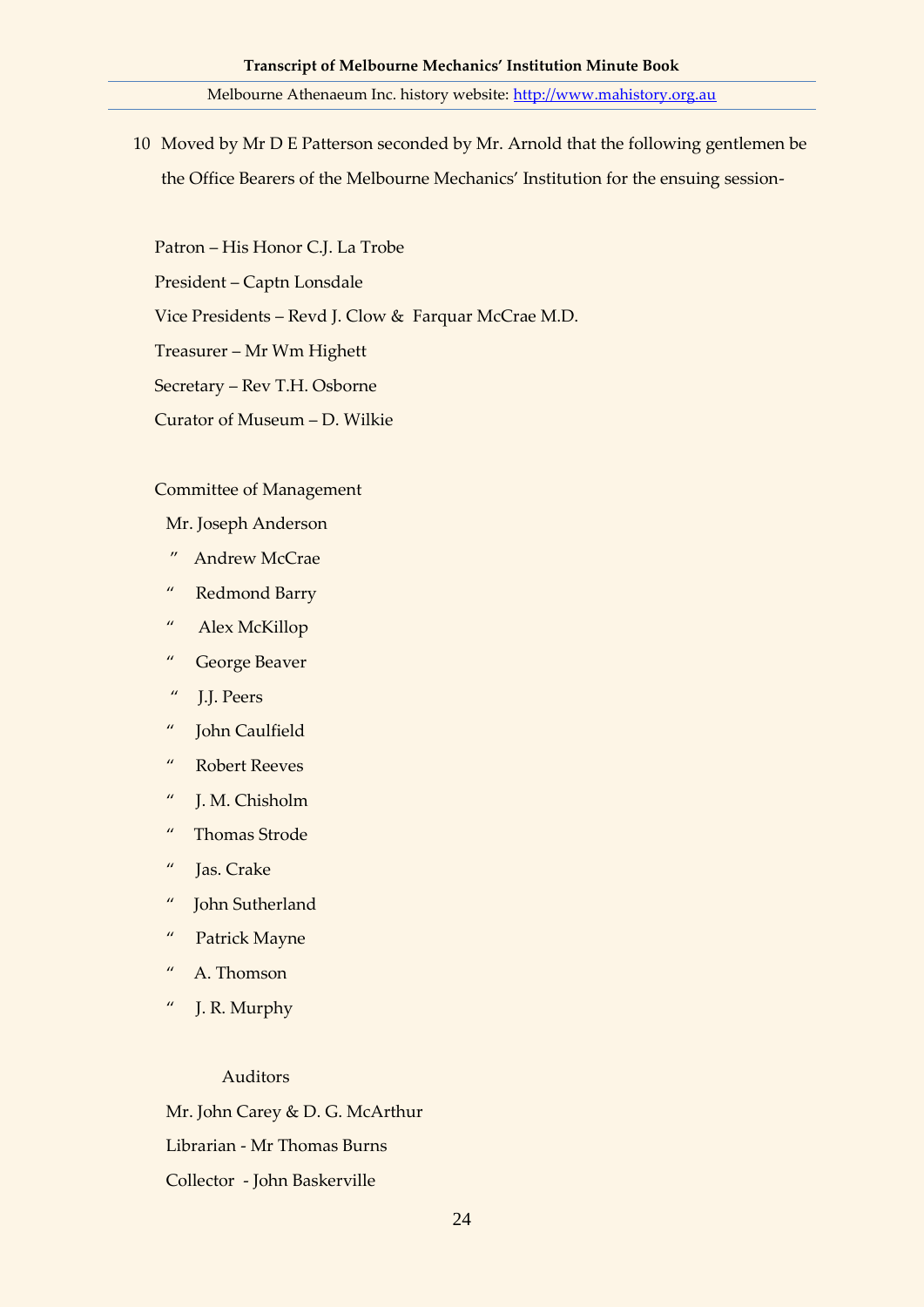Capt Lonsdale having vacated and Mr. Yaldwyn having been called to the chair, the thanks of the meeting were unanimously noted to Captn Lonsdale for his gentlemanly conduct in the chair

*Transcribed from Minute Book by Emily Hylard Date: 12 Sept 2007 / compared to the printed version and edited 20 July 2008.*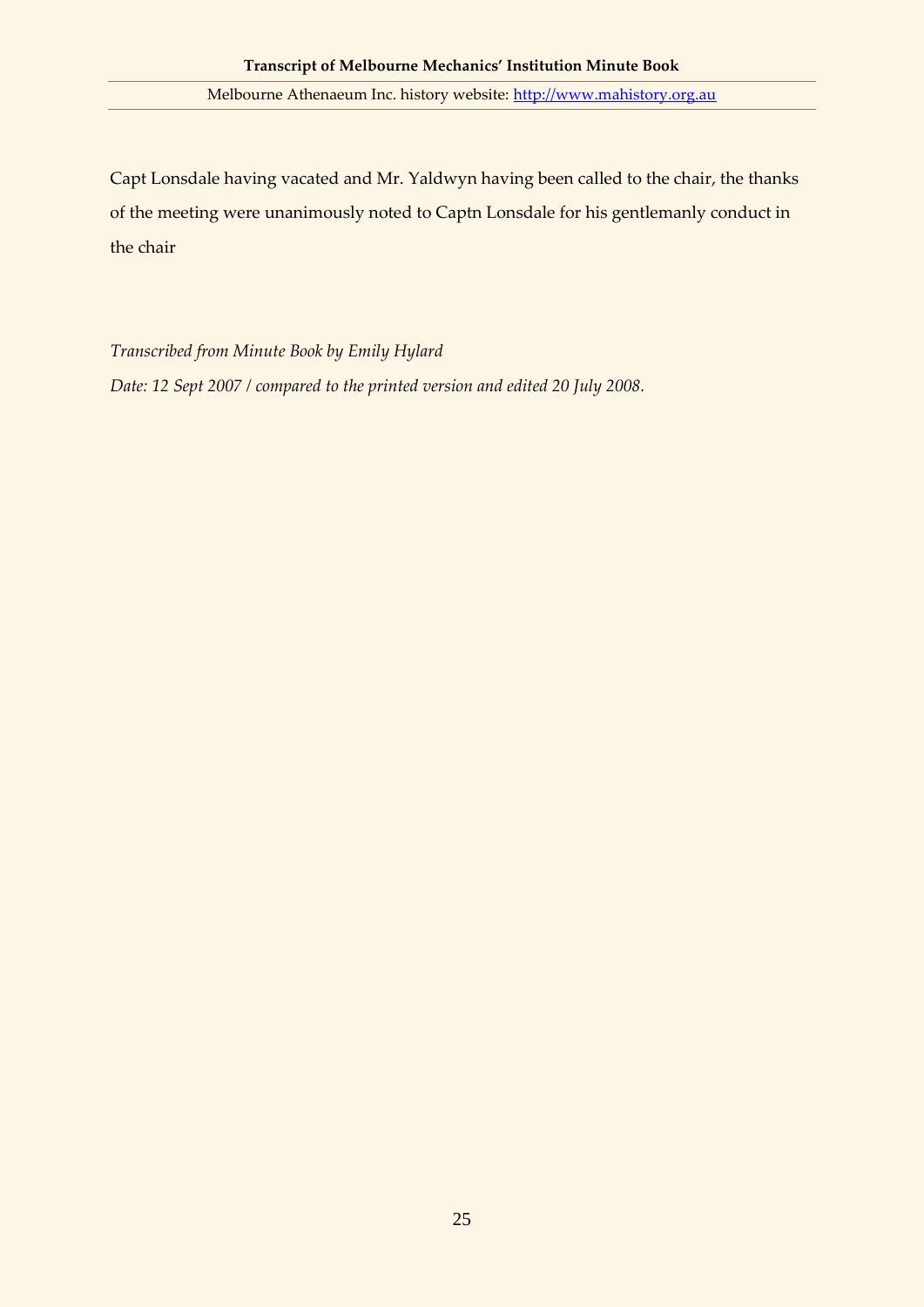*[Transcription notes:*

- *Page numbers of Minute Book have been shown.*
- *Correct names e.g. McArthur or Macarthur, etc]*

*[Page 31]*

### **4 th June 12 1840**

## **Meeting of Committee**

Present Mr Andrew McCrae in the chair, Messrs Anderson, Beaver, Chisholm, Murphy, Osborne and Strode.

1 st Moved by Mr Murphy seconded by Mr Chisholm that Count Stelewski be admitted an Honorary Member of the Institution – carried unanimously.

2 nd Moved by Mr Strode seconded by Mr Chisholm that Dr Nicholson, Dr Wallace, Major Mitchell and Mr Hawden be admitted Honorary Members of the Institution – carried unanimously.

3 rd Moved by Mr Strode seconded by Mr Mayne that a subscription be immediately commenced in aid of the Funds of the Institution, and that Messrs Chisholm and McCrae be requested to solicit pecuniary assistance from the Public for that purpose – carried unanimously.

4 th Moved by Mr Strode seconded by Mr Mayne that Messrs Fletcher and Adamson be requested to favour the Institution with Lectures.

5 th Moved by Mr Strode seconded by Mr Chisholm that all the Lecturers at the Institution during the present session have the privilege of admitting their friends gratis on the evenings of their respective Lectures; that all Ladies be admitted gratis; that all the bona fide members of the family of which the Head or Representative is a Member be also admitted gratis; gentlemen not Members of the Institution to be admitted upon payment of One Shilling each; boys under 15 years of age half price – carried unanimously.

6 th Moved by Mr Mayne seconded by Mr Anderson that all the Funds of the Institution be deposited in the Union Bank in the name of the Institution and drawn by cheques signed by the Secretary and countersigned by Messrs Chisholm and McCrae – carried unanimously.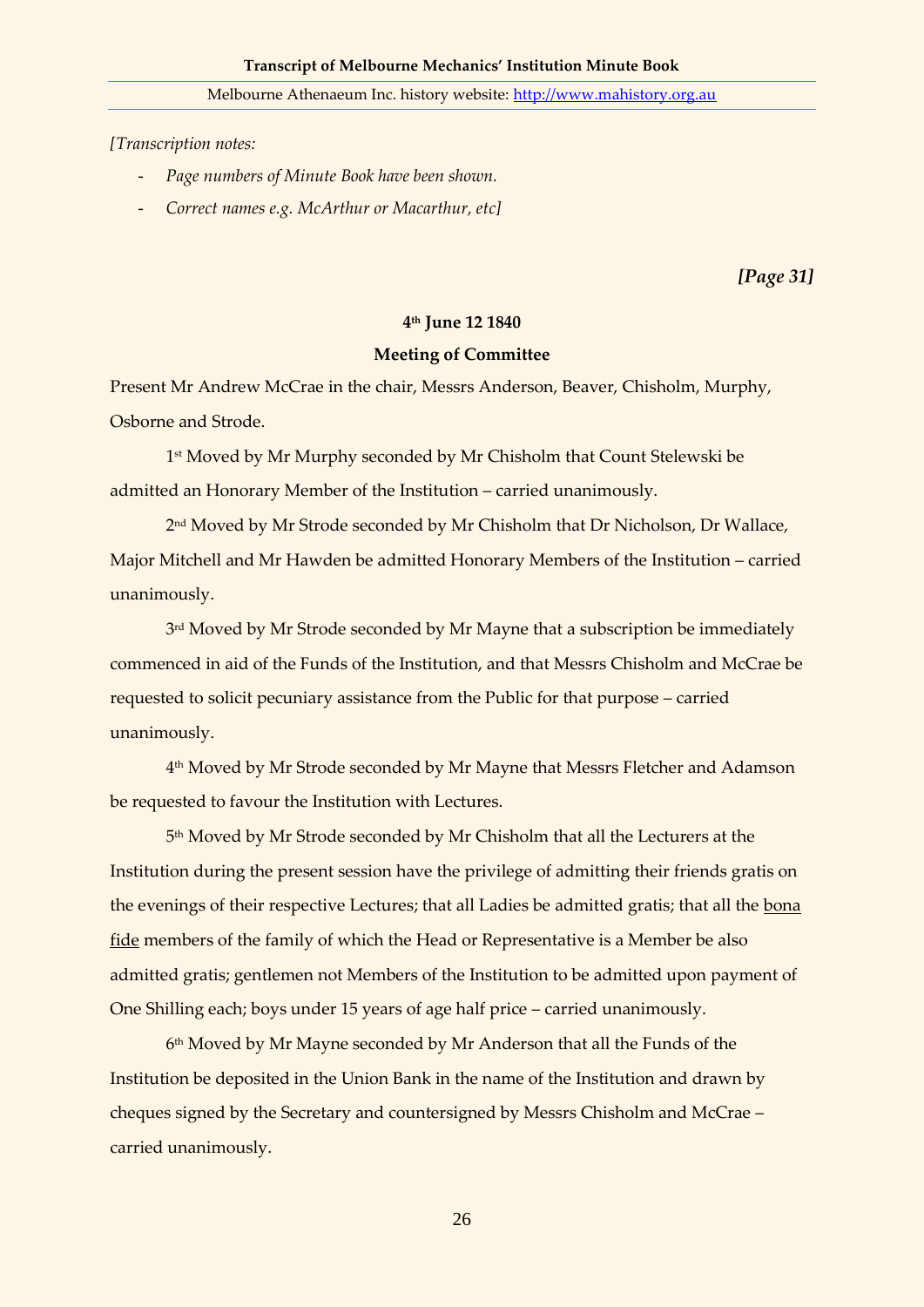*Andrew McCrae Chairman*

## **11th June 1840**

Present Mr Chisholm in the Chair, Messrs Anderson, Beaver, Caulfield, McArthur [Macarthur], McCrae, Osborne, Reeves and Strode.

The Minutes of the last meeting having been read by the Secretary, Mr McCrae in reference to the 3rd Resolution handed in a Subscription List amounting to £208-19-0.

The Secretary then read a letter from Dr McCrae thanking the Members of the Institution for the honor of having been unanimously elected one of the Vice Presidents for the current session and intimating his Subscription to the Funds £10-10-00 and £20 towards the erection of the proposed Mechanics' School of Arts.

The following gentlemen were then unanimously elected Members of the Institution having been regularly nominated at the last Meeting in accordance with the 2<sup>nd</sup> Regulation of the "Code of Laws" – Messrs David Chisholm, G.F. Read, John Grey, G. Urquhart, E.F. Newton, James Dodds, Samuel Crook.

1 st Moved by Mr McCrae seconded by Mr Beaver that Major Barney, Roger Therry Esq. and the Messrs A'Beckett be admitted Honorary Members of the Institution – carried unanimously.

2 nd Moved by Mr Strode seconded by Mr Anderson that the Rev. – Carmichael and Richard Windyer Junior be admitted Honorary Members of the Institution – carried unanimously.

3 rd Moved by Mr Reeves seconded by Mr Anderson that 300 Tickets of Admission of Members be immediately printed – carried unanimously.

4 th Moved by Mr McCrae seconded by Mr Reeves that Messrs Arden and Strode be the Printers for the Institution –carried unanimously.

5 th Moved by Mr Strode seconded by Mr Caulfield that Messrs Anderson and Beaver be requested to act at the next Lecture in the admission of the audience and thus give effect to the 5th Resolution of the last Meeting; and that the other Members of Committee take the office in alphabetical order – carried unanimously.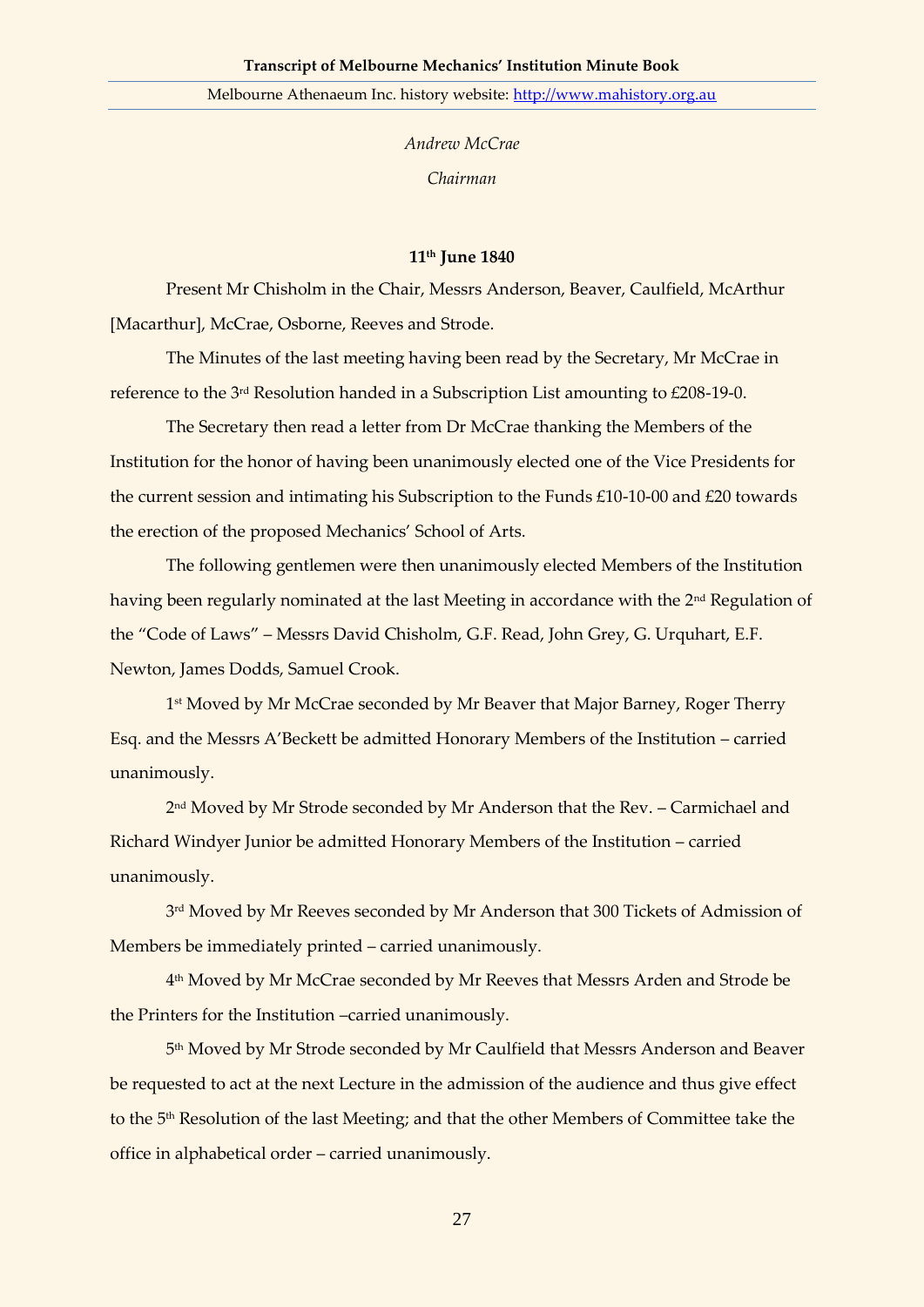6 th Moved by Mr McCrae seconded by Mr Strode that the Secretary furnish to the next Meeting of Committee a list of the Members of the Institution, and that the Treasurer for the last session be requested to hand in a Balance Sheet, in the usual form, of the state of the Funds at the date of his retirement from Office – carried unanimously.

7 th Moved by Mr McCrae seconded by Mr Reeves that a Sub-committee be appointed to request persons of all classes to become Members of the Institution – carried unanimously.

8 th Moved by Mr Strode seconded by Mr Beaver that Messrs Barry, McKillop and Peers be appointed a Sub-committee to carry into effect the foregoing Resolution and that they commence immediately and report proceedings to the next meeting of Committee on the 25<sup>th</sup> inst.

9 th Moved by Mr Reeves seconded by Mr Strode that the Secretary after each Lecture announce that all persons desirous of becoming Members of the Institution will be proposed in the regular manner by giving in their names and addresses to the Secretary – carried unanimously.

#### *I.M. Chisholm*

#### *Chairman*

## **25th June 1840**

Present Mr Reeves in the Chair, Messrs Beaver, Chisholm, McKillop and Osborne. 1 st Moved by Mr Chisholm seconded by Mr McKillop that Dr Thomas be written to requesting him to lecture on the  $24<sup>th</sup>$  July – carried unanimously.

2 nd Moved by Mr Beaver seconded by Mr Osborne that Messrs Chisholm, McKillop and Reeves be requested to procure Rooms for the Library and Museum and the Meetings of Committee – carried unanimously.

The following gentlemen were admitted Members of the Institution having been proposed in the regular manner at the previous Meeting of Committee – viz. Messrs David Aitken, Henry Ward Mason, James Clarke, James Osborne & William Erskine.

*Robt Reeves*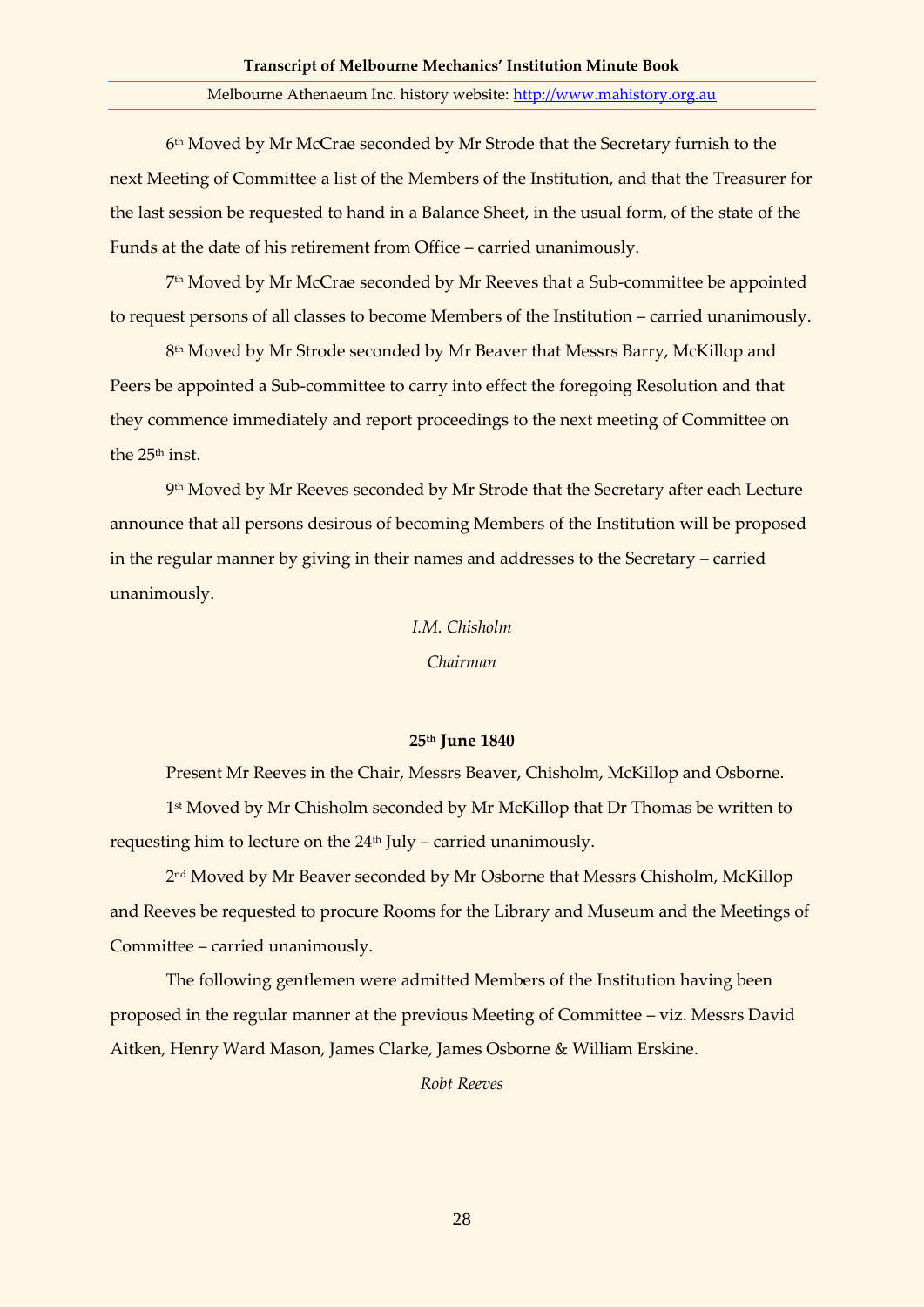# **9 th July 1840**

Present Mr A. McCrae in the Chair, Messrs Chisholm, Beaver, Main [Mayne] and McArthur [Macarthur].

Messrs Chisholm and McCrae handed in an account of the Institution. By Mr Chisholm's account, it appeared that he had collected the sum of Twelve Pounds and Six Shillings, of which he paid into the Union Bank Six Pounds and Five Shillings, and the Balance Six Pounds and Five Shillings was then handed in to the Committee who requested Mr Main [Mayne] to deposit the same in the Union Bank. By Mr McCrae's account it appeared that he had collected Forty One Pounds, Nine Shillings and Six Pence, of which he paid into the Union Bank Forty Pounds, Three Shillings and Six Pence and the balance One Pound and Six Shillings was then handed in to the Committee who requested Mr Main [Mayne] to deposit the same in the Union Bank.

Messrs McCrae and Chisholm also handed in a List of Subscribers who had not then paid, and which List it was ordered should be placed in the hands of the Collector, the sum being One Hundred and Eighty Pounds and Fourteen Shillings added to that collected made a Total of Two Hundred and Thirty Six Pounds, Nine Shillings and Six Pence. It was then moved by Mr Main [Mayne] and seconded by Mr Beaver that the warm thanks of the Meeting be given to Messrs McCrae and Chisholm for their zealous exertions on behalf of the Institution – carried unanimously.

> *Andrew McCrae Chairman*

#### **20th June 1840**

## *Special Meeting*

Present Mr D.G. McArthur [Macarthur] in the Chair, Messrs Beaver, Chisholm, Caulfield, Osborne, Peers, Reeves, Strode and Sutherland.

The second Resolution of the Meeting on the 25<sup>th</sup> June having been read by the Secretary, it was:

1 st Moved by Mr Caulfield seconded by Mr Strode and unanimously carried, that the House in Bourke St at present in the occupation of Captain McLachlan be taken for the use of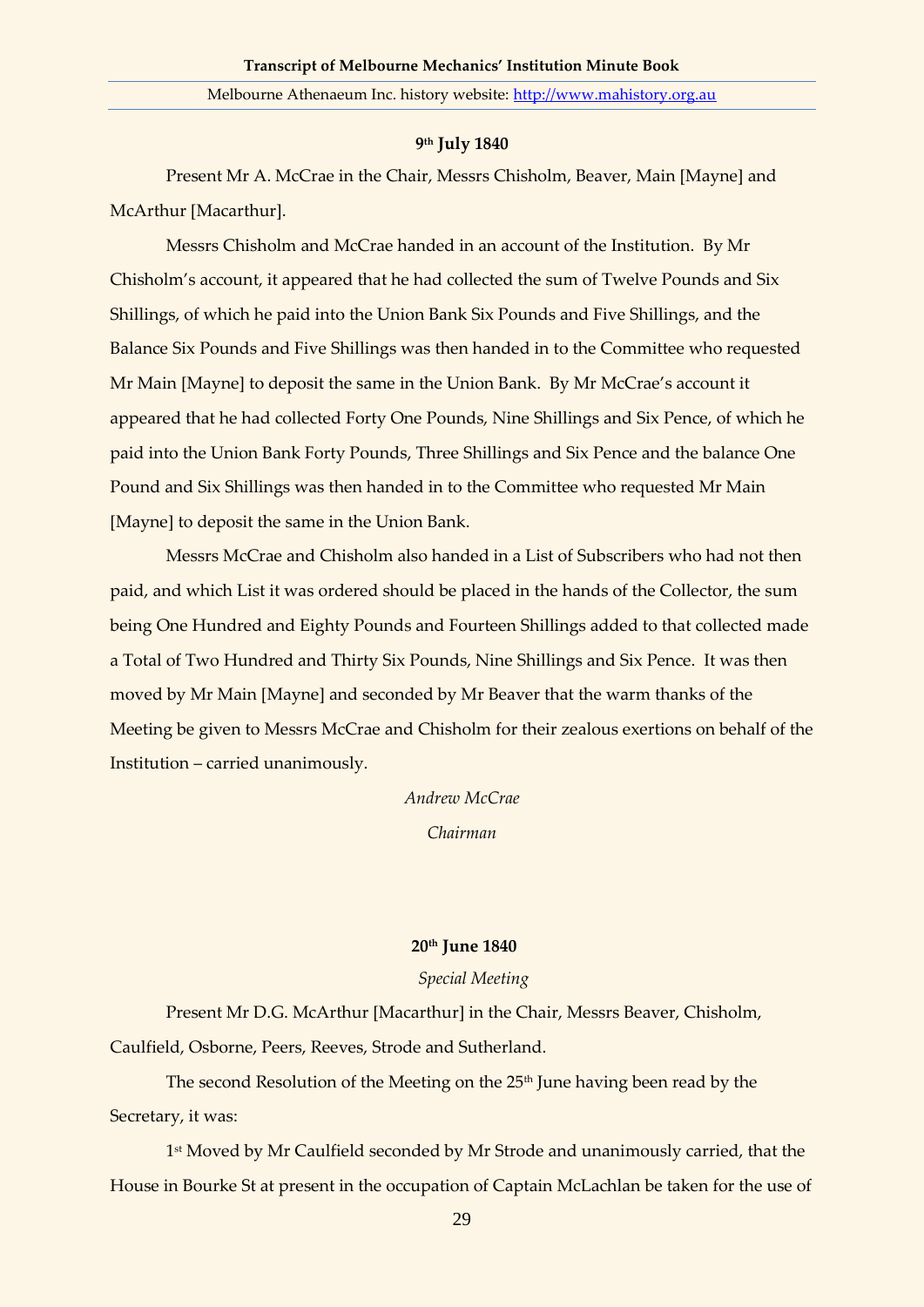the Institution, at a Rent of (£100) One Hundred Pounds per Annum, to be paid Quarterly, the Sub-Committee appointed on the  $25<sup>th</sup>$  for procuring a House, having reported that the one now mentioned was the one in their opinion, most suitable that they could find for the purpose – the same to be taken for Six Months from the date of Captain McLachlan giving up possession, three months notice to be given by the Committee in case of wishing to leave at the expiration of the said Six Months or any future Six Months; and the like notice to be received by the Committee from the Owner or Agent Mr J.M. Chisholm in case he may wish the Committee to give up Possession at the expiration of the said or any future Six Months.

2 nd Moved by Mr Caulfield seconded by Mr Chisholm that Mr Osborne, the Secretary, be requested to occupy the House, without the payment of Rent – carried unanimously.

3 rd Moved by Mr Sutherland seconded by Mr Peers, that the Secretary be requested and authorised to purchase for the Library and Museum and use of the Committee (12) Twelve Chairs and a Table, and that he get proper shelving for the Books of the Library, the cash of the whole not to exceed (£20) Twenty Pounds.

A Letter bearing date 4th July 1840 having been read, from His Honor C.J. LaTrobe, intimating that His Excellency Sir George Gipps could not grant the application of the Committee for an Allotment of Ground upon which to erect a Mechanics' School of Arts, but that after a Building had been commenced and the Committee procuring a Certificate of their probable usefulness, that His Excellency would give a gratuity of  $(£300)$  Three Hundred Pounds, it was:

4 th Moved by Mr Peers and seconded by Mr Strode that the Secretary be instructed to write to Sir George Gipps declining his offer of £300 – carried unanimously.

An account for stationary from Mr Kerr having been handed in amounting to Three Pounds and Three Shillings, which stationary the Secretary stated had been received by him for the use of the Institution, the Secretary was instructed to see the same paid as early as convenient.

The following gentlemen were admitted Members of the Institution having been proposed in the regular manner the preceding evening of Meeting of Committee – viz. Isaac Eburn, James Lue Lake, Isaac Hind, Alex. Andrew, Fredrick Manton, D.S. Campbell, G.C. Ingleton, W.V. Cropper, Stephen Henry Harris, Robert Hoddle, J.B. Were, G. Were, Revd R.B. Grange, Benjamin Heape, Michael McNamara, --- Beale, William McCarter, William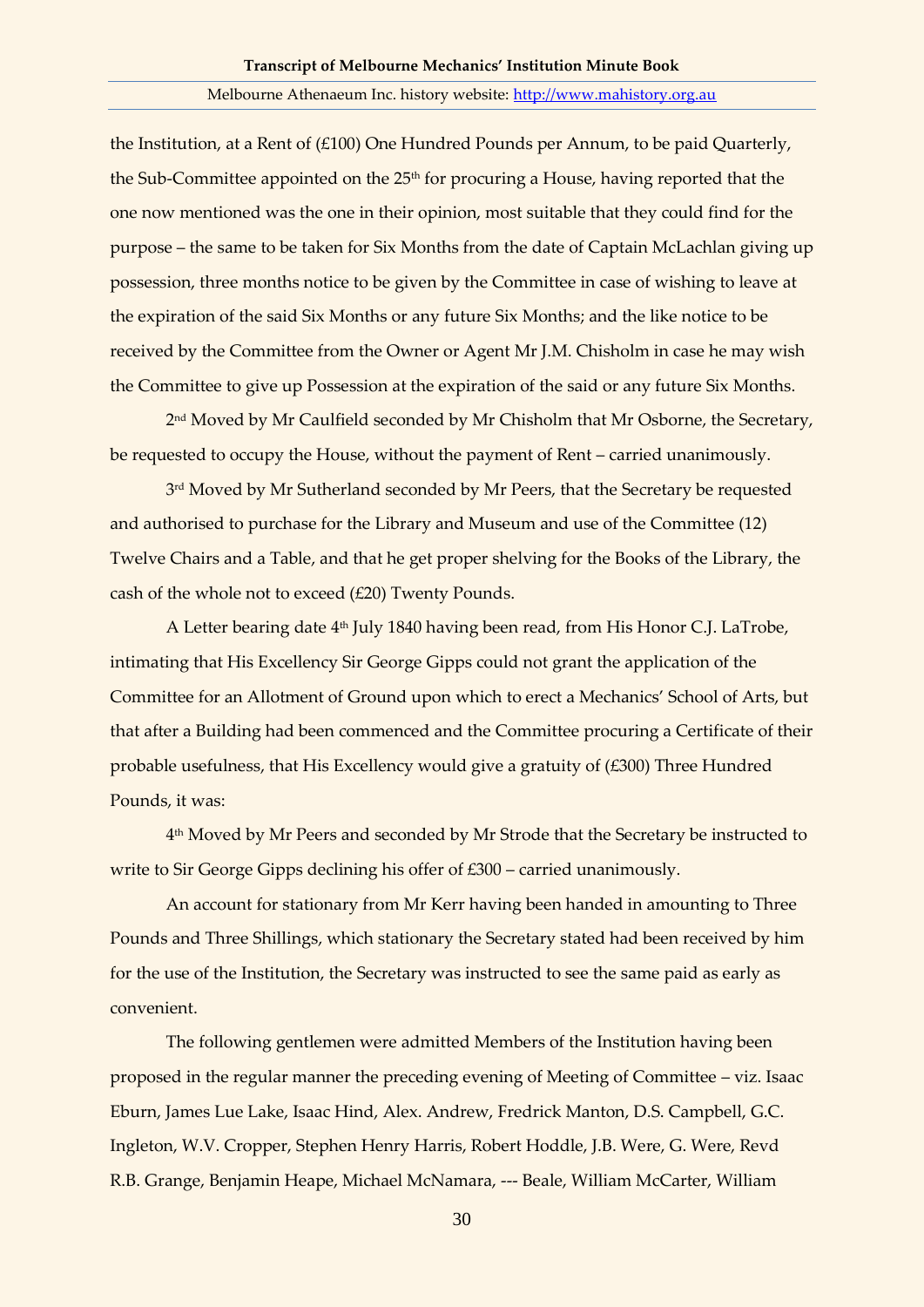Hawkey, James Shannon, Henry Townsend, J.G. Taylor, --- Euscae, Peter Robertson, Lewsi Robertson, ---Roe, Oliver Gourley, James Malcolm, William Harper, John McColl, --- Orr, Archibald Maclachlan, Alex. Broadfoot, William Locke, Revd M. Walsh, William McNabb, Alex. McKinley, William Langhorne, Arthur Kemmiss, Ronald Fletcher.

*Don Gordon Macarthur*

# **23rd July 1840**

Present Mr Strode in the Chair, Messrs Anderson, Beaver, Chisholm, Main [Mayne] and Osborne.

The Secretary after reading the 4th Resolution of the previous Meeting having produced the Draft of a Letter to His Excellency it was:

Moved by Mr Mayne seconded by Mr Beaver that said Draft be approved and that the Secretary be requested to forward the Letter to His Excellency through His Honor The Superintendent with the least possible delay – carried unanimously.

(See Letter Book page 14)

*Thomas Strode*

# **6 th August 1840**

# *Special Meeting*

Present Mr Murphy in the Chair, Messrs Beaver, Chisholm, McKillop, Osborne and Sutherland.

Moved by Mr Chisholm seconded by Mr Sutherland, that the Secretary be requested to endeavour to purchase Lots 2 and 3, Block XI at the ensuing Government Sale for the use of the Institution, and that he be authorised to bid as high as £250 for each – carried unanimously.

> *E.R. Murphy Chairman*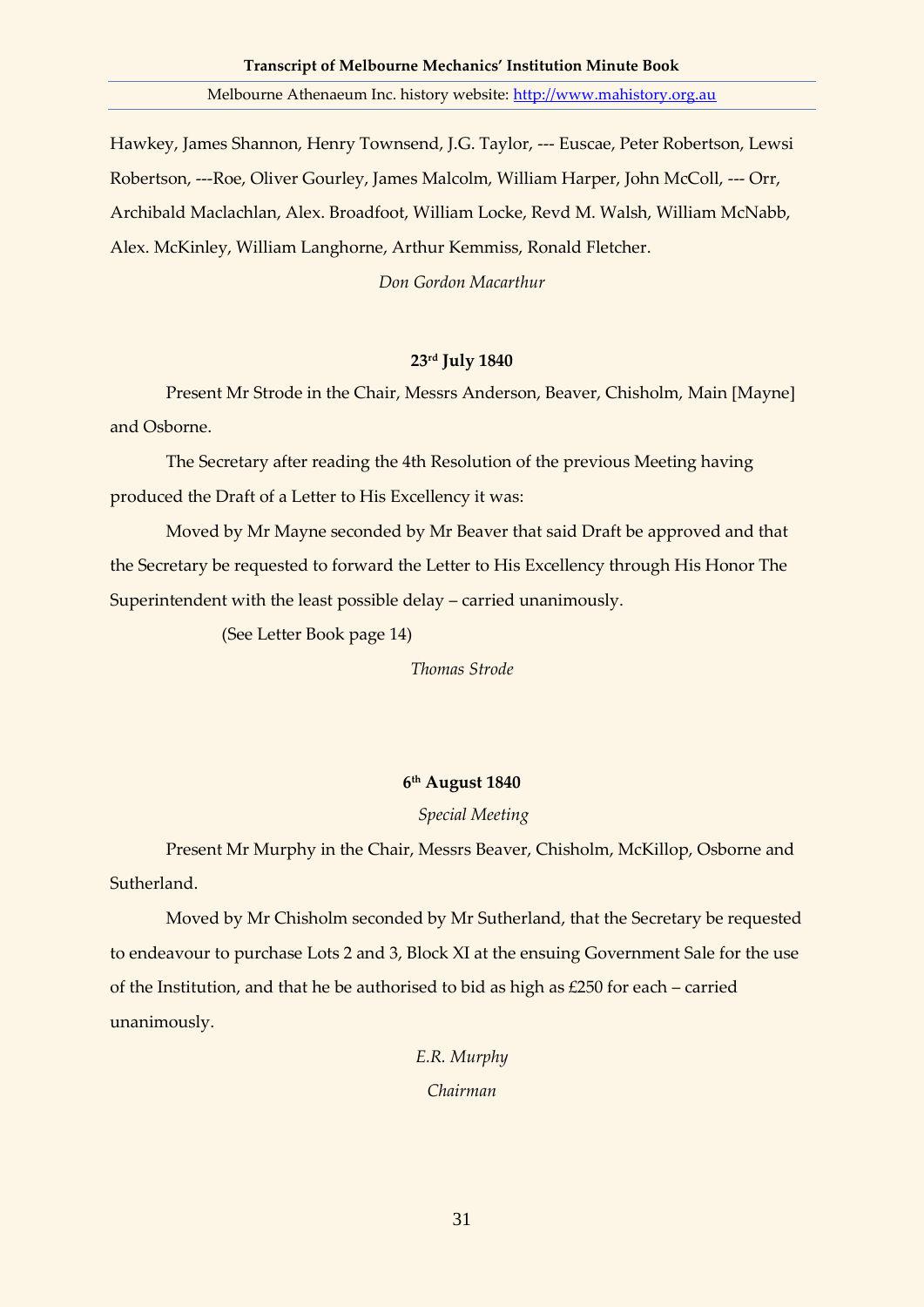#### **31st August 1840**

#### *Special Meeting*

Present Mr McCrae in the chair, Messrs Beaver, Anderson, Chisholm, Caulfield, Barry, McKillop, Murphy, Osborne, Reeves and Strode.

The Minutes of the 6<sup>th</sup> August having been read by the Secretary it was:

1 st Moved by Mr Reeves seconded by Mr Barry and unanimously carried that Messrs Chisholm, McCrae and McKillop be appointed Provisional Trustees to received on the part of, and for the benefit of, the Mechanics Institution of Melbourne all Conveyances of Land, and on Sales to grant Conveyances, to borrow on the real property of the Institution and otherwise to act on the part of the Institution in buying and selling real property.

A Draft Plan subdividing the allotments purchased for the benefit of the Institution having been laid before the meeting, and approved of:

2 nd Moved by Mr Reeves seconded by Mr Beaver and unanimously carried –

That the Trustees for the Institution be authorised to sell the same or such portion thereof as may be considered advisable and until such sale or sales can be effected to borrow from the Melbourne Auction Company or from any Auctioneer in Melbourne such sum or sums as the Company or such Auctioneer, or Auctioneers, may be inclined to advance on the security of the Allotments for the benefit of the Institution.

3 rd Moved by Mr Barry seconded by Mr McCrae and unanimously carried that Captain Sturt be elected an Honorary Member of the Institution.

4 th Moved by Mr McCrae seconded by Mr Chisholm and unanimously carried that Rupert Kirk Esq. be elected an Honorary Member.

5 th Moved by Mr McCrae seconded by Mr Barry and unanimously carried that the Revd Mr McKenzie be elected an Honorary Member.

6 th Moved by Mr Strode seconded by Mr Chisholm and unanimously carried that the Revd John Saunders be elected an Honorary Member.

The following gentlemen were then unanimously elected Members of the Institution Messrs James Murphy, George Button Hailes, Michael Heron, Henry Candell, John Frizzell, Robert Campbell, John McLure, John A. Manton, Dr Baylie, John Thomson, James Webster, William Roadknight and Henry Roadknight.

#### *Andrew McCrae*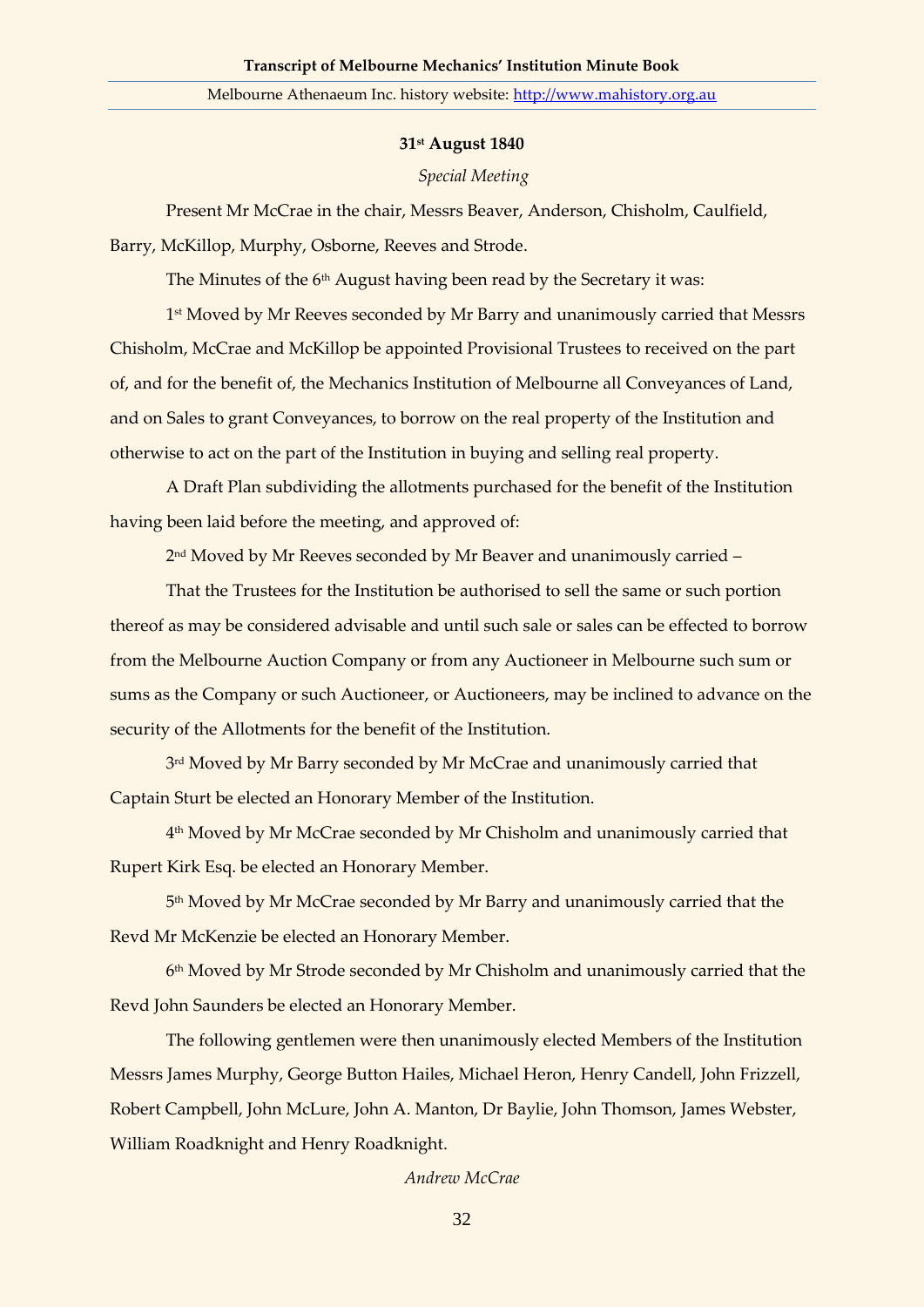*Chairman*

*[Page 41]*

## **3 rd Sept 1840**

Present Mr Reeves in the chair, Messrs Anderson, Beaver, Chisholm, McArthur [Macarthur], Osborne and Strode.

Moved by Mr McArthur [Macarthur], seconded by Mr Chisholm and unanimously carried that a printed Notice be sent to each person upon being admitted a Member of this Institution.

Mr John Stephen was unanimously admitted a Member having been regularly proposed the previous evening of meeting.

*Rob Reeves*

#### **17th Sept 1840**

Present Mr McCrae in the chair, Messrs Anderson, Chisholm, Caulfield, Main [Mayne], McArthur [Macarthur], McKillop [MacKillop], Osborne and Sutherland.

The minutes of the last meeting having been read by the Secretary, the following gentlemen were admitted Members having been proposed in the usual manner on the previous evening of meeting, viz. Messrs Wm Bowman, Wm Empson, T.S. Townsend and Captain Cains.

1 st Moved by Mr Sutherland seconded by Mr Anderson, that the thanks of this meeting be presented to Mr Robert Russell, Surveyor, for his having executed ? Plan without cost to the Institution, of the Allotments purchased for its benefit and for his having marked off these on the portions proposed to be sold by public Auction – carried unanimously.

The Secretary having presented two accounts for furniture procured for the use of the Institution amounting to Seventeen pounds Ten shillings and Two pence it was –

2 nd Moved by Mr Sutherland seconded by Mr McArthur [Macarthur], that he be authorised to extend the amount of his purchases for the benefit of the Institution, from the maximum of  $\text{\textsterling}20$ , as sanctioned by the 3<sup>rd</sup> Resolution of the 20<sup>th</sup> July page 37, to a Sum not exceeding Twenty Five pounds, and that the accounts now presented be approved, and that the Secretary have them paid as soon as convenient – carried unanimously.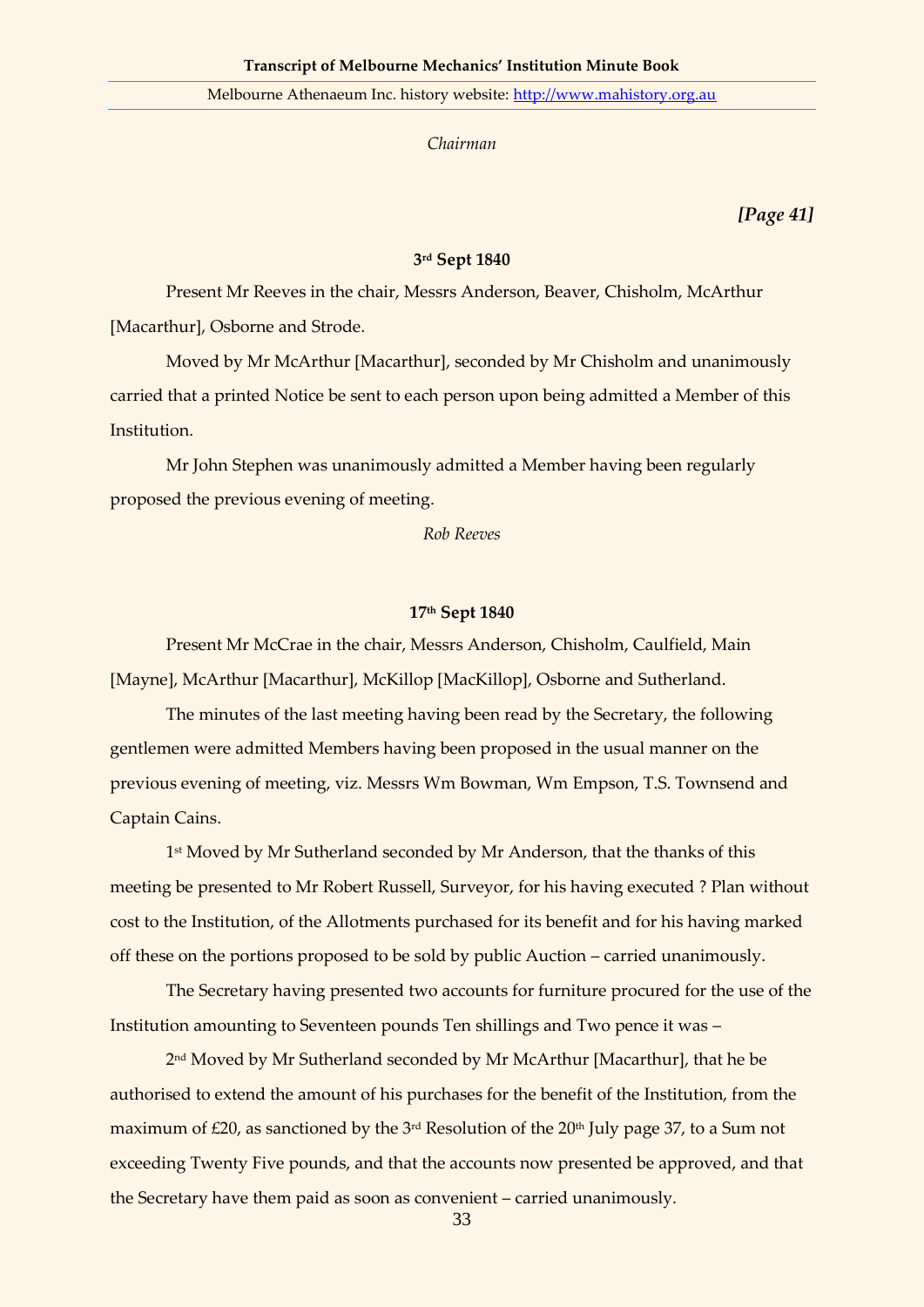Thanks were given to Mr Caulfield for a reduction of Twenty Shillings from his account in favour of the Institution, and also to Mr Anderson for having framed, without charge, three Phrenological Diagrams for the illustration of a Lecture delivered on the 4<sup>th</sup> inst on Phrenology.

# Memorandum

I the undersigned, in the name and for the use of the "Melbourne Mechanics' Institution", obtained on the 16<sup>th</sup> Inst from Mr Chisholm possession of the House in Bourke Street lately occupied by Captain Charles McLachlan and rented on the 20th July last for a Temporary Library and Museum and Meetings of the Committee of the Institution vide 1st Resolution of 20<sup>th</sup> July 1840 page 36.

*18th Sept 1840 T.H. Osborne*

*Secretary*

## **Inventory**

## **Of Furniture etc the Property of the Institution**

| <b>Articles</b>                         | No.    | <b>Articles</b>      | No.  |
|-----------------------------------------|--------|----------------------|------|
| Chairs                                  | 12     | <b>Window Blinds</b> |      |
| Candlesticks                            | 2      | Snuffers (and Tray)  | 1 pr |
| <b>Shelving for Books</b>               | 2 sets |                      |      |
| Tables: 1 square, 1 long $& 1$<br>small | 3      |                      |      |

*T.H. Osborne*

*Secretary*

*[Page 43]*

# **October 1st 1840**

Present Mr Reeves in the chair, Messrs Anderson, Beaver, Chisholm, McKillop [MacKillop], Osborne and Sutherland.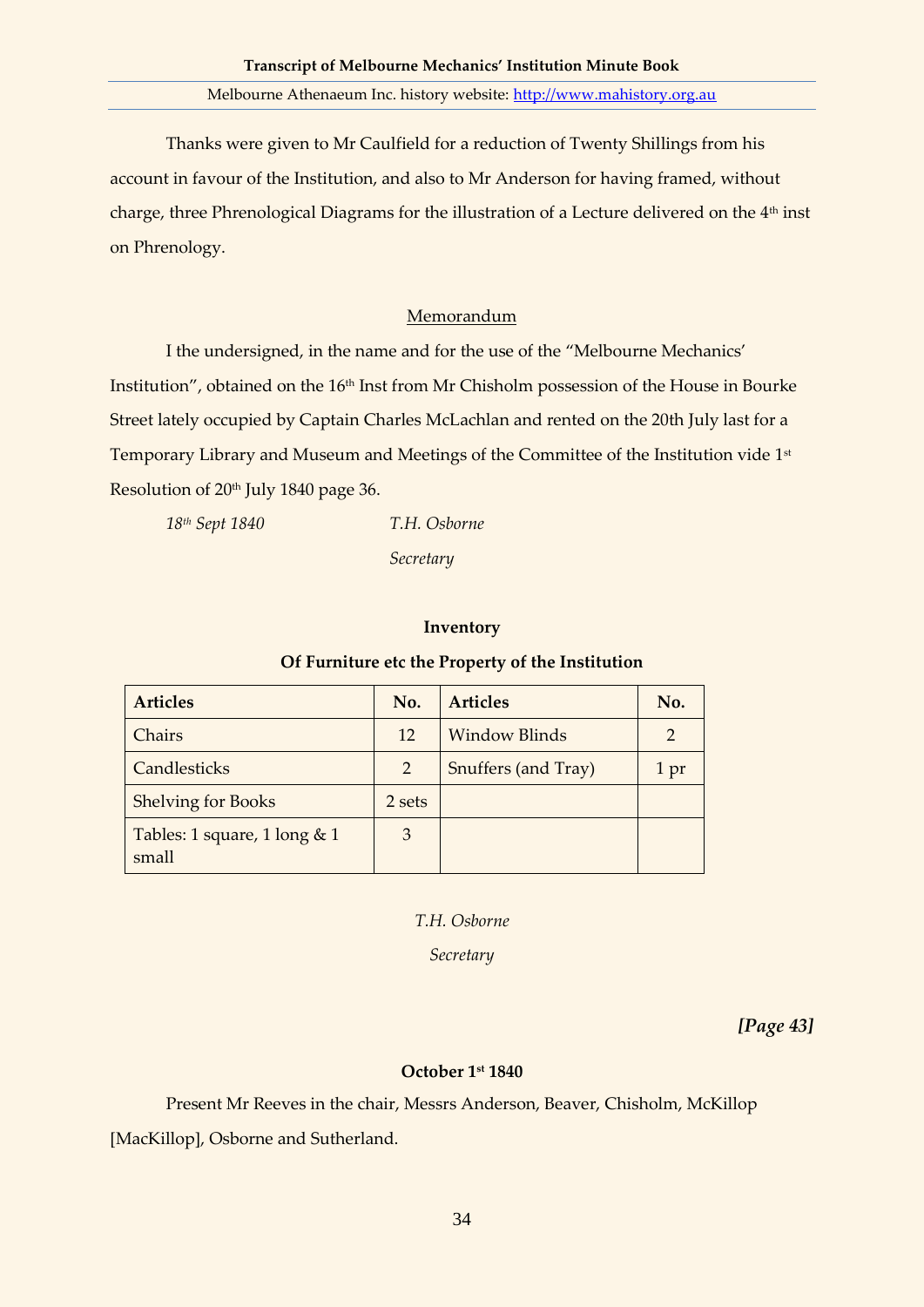The following gentlemen were duly elected Members of the Institution having been regularly proposed on the previous evening of meeting, viz. Messrs William Donald and James Ryrie, Sayers, Baskerville, John Price, Robins, McLachlan, J.P. Smith, John and Joseph Hawdon, Purves, Hugh Jamieson, John Hunter, F.A. Powlett, George James, William Carroll, F. Hitchins, Benjamin Baxter, Captain Cole, Messrs T.U. Marshall, James Simpson, Charles Fowler and F. Nadin.

The following Bills were ordered to be paid as early as convenient having after examination been approved –

| <b>Patriot Office</b> | for Printing advertisements | $£1-2-6$     |
|-----------------------|-----------------------------|--------------|
| <b>Herald Office</b>  | $\prime$<br>$\prime\prime$  | $15-6$       |
| Mr Kerr               | Paper                       | $13-0$       |
| Mr Crook              | <b>Table and Cover</b>      | $4 - 19 - 0$ |
| Mr Osborne            | Table purchased for Instn   | $2 - 0 - 0$  |
|                       |                             | $£9-10-0$    |

1 st Moved by Mr Chisholm seconded by Mr Anderson and unanimously carried that the Auditors be requested to audit the accounts of the Institution as early as possibly convenient.

2 nd Moved by Mr Sutherland seconded by Mr Beaver and unanimously carried that as soon as the Auditors have reported the state of the Subscription List, Messrs McKillop [MacKillop] and Osborne be requested to endeavour to obtain the amount of the Donations still remaining unpaid, and also from the Members their respective Subscriptions and fees which may be in arrears.

## *[Page 44]*

3 rd Moved by Mr McKillop [MacKillop] seconded by Mr Chisholm that the thanks of this meeting be returned on behalf of the Institution to the Proprietors of the Melbourne Gazette "Herald" and Patriot for having forwarded to the Library of the Institution a Copy of each of their publications since the 21<sup>st</sup> Inst and for their promise to continue these favours. Also to Mr Douglas, Surveyor for his donation of geological specimens to the Museum and to Mr Harvey for a French Treatise on Algebra.

*Rob Reeves*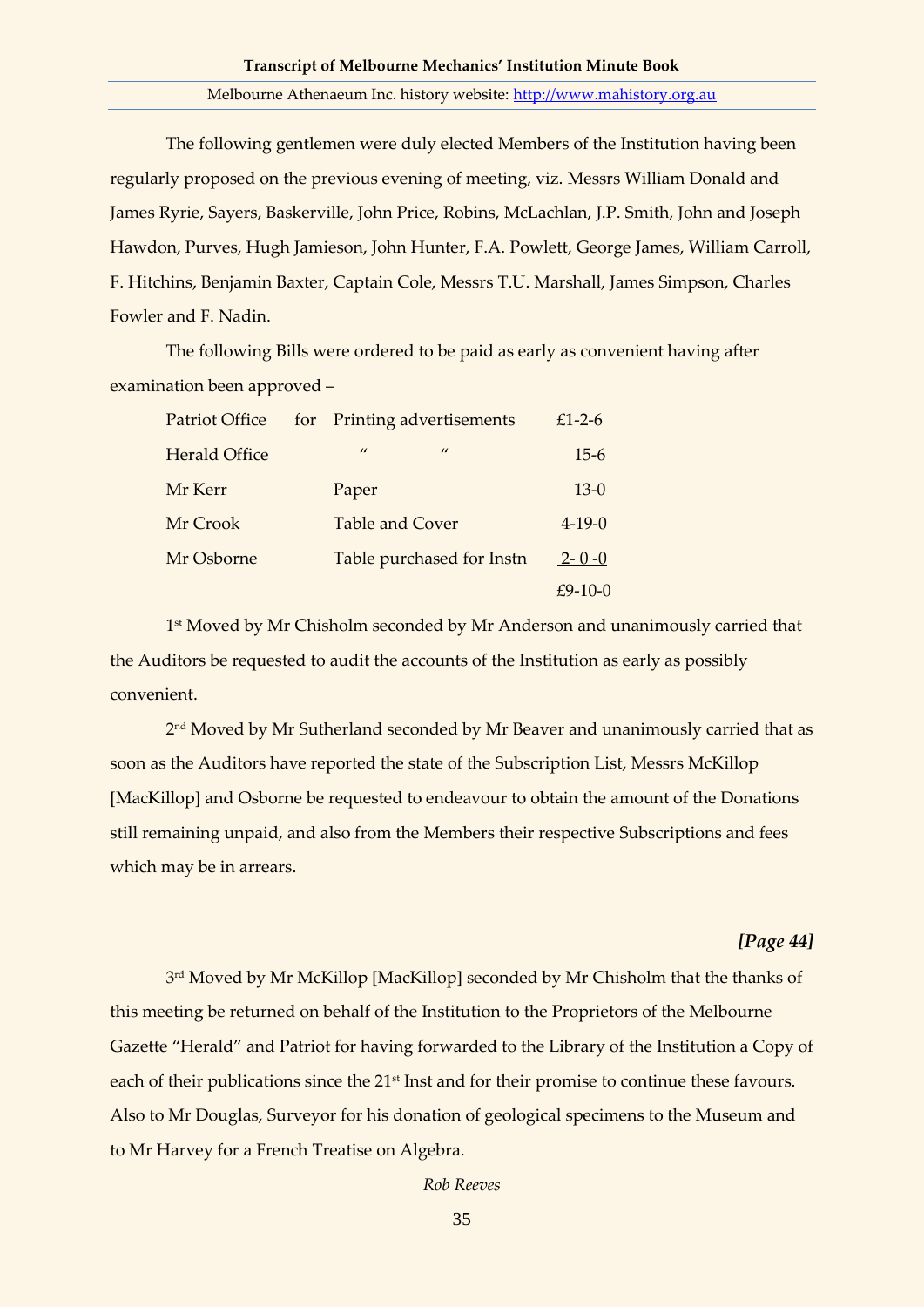## **15th Oct 1840**

Present Mr Anderson in the chair, Messrs Beaver, Caulfield, Chisholm and Osborne. 1 st Moved by Mr Chisholm seconded by Mr Caulfield that Mr Peers be requested to act, in place of Mr McKillop [MacKillop], with Mr Osborne in endeavouring to obtain the Donations and Fees yet unpaid to the Institution – carried unanimously.

2 nd A Letter from Mr Robinson, Chief Protector, having been read 5 spears and a waddie to the Museum of the Institution it was moved by Mr Chisholm seconded by Mr Beaver and unanimously carried that thanks be returned to Mr Robinson for his appropriate presents.

# *[Page 45]*

3 rd Moved by Mr Chisholm seconded by Mr Caulfield that Books, of such description as may be considered most suitable to the present circumstances of the Institution, to the Amount of One Hundred pounds be procured from England, and that Messrs Chisholm, McCrae and Osborne be requested to carry this Resolution into effect – carried unanimously.

Dr Wilmot was unanimously elected a Member having been regularly proposed on the previous evening of meeting.

A Bill amounting the Thirteen pounds Seven shillings and Nine pence for printing performed at the Gazette Office having been put in was ordered to be paid.

*James Anderson*

# **29th Oct 1840**

Present Mr Reeves in the chair, Messrs Anderson, Beaver, Chisholm, Murphy, McArthur [Macarthur], Osborne and Sutherland.

It having been reported by the Secretary that Mr Baskerville, the Collector, had resigned, it was –

1 st Moved by Mr McArthur [Macarthur] seconded by Mr Anderson and unanimously carried that Mr Smith be elected his Successor.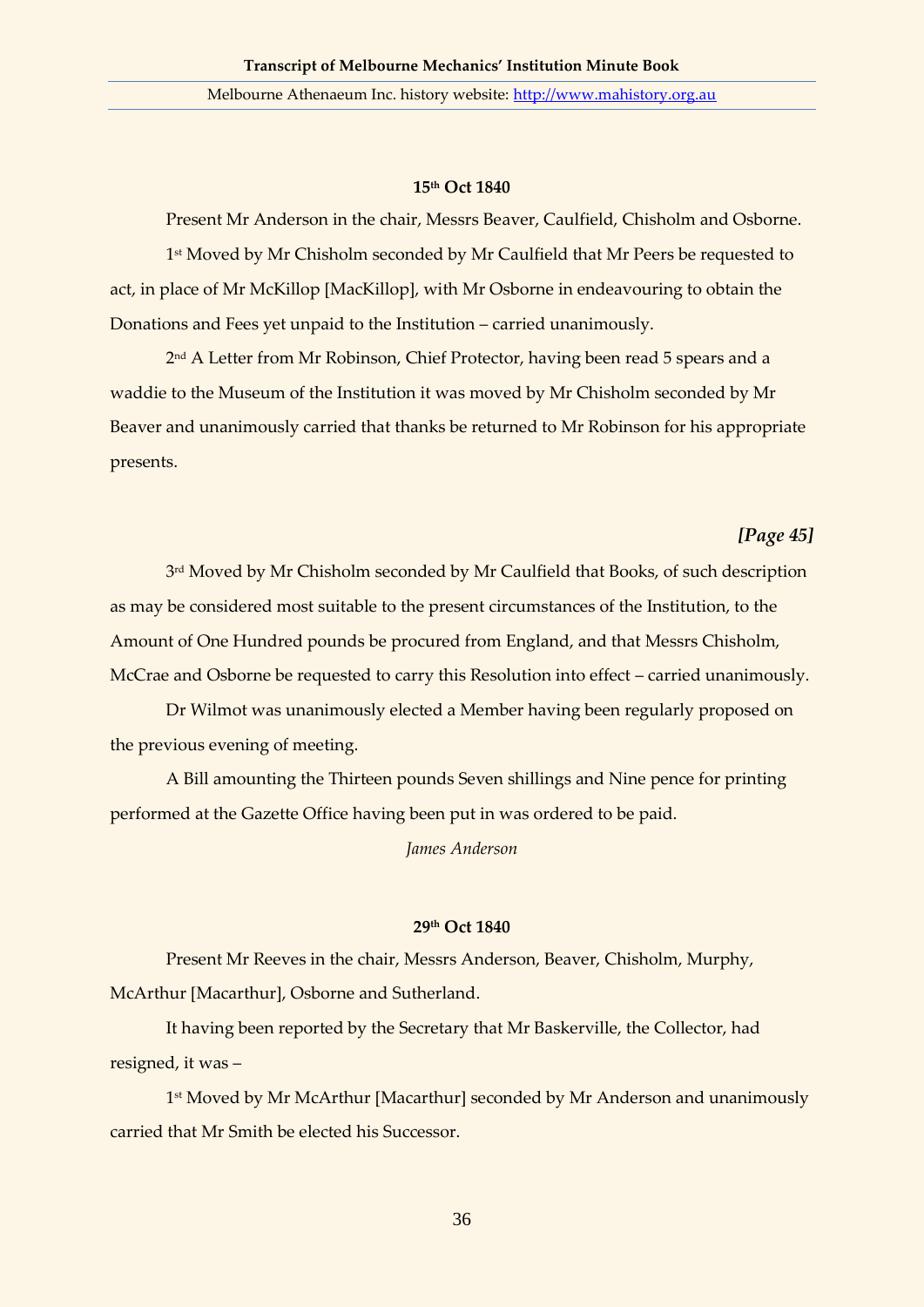It having been reported by the Secretary that James Croke Esq. had resigned as Member of the Managing Committee it was –

2 nd Moved by Mr Chisholm seconded by Mr McArthur [Macarthur] and unanimously carried that P.W. Welsh Esq. be elected his Successor.

## *[Page 46]*

A Letter having been read from B.J. Berthelsen enclosing Eleven pounds and Eleven shillings being the Amount received by that gentleman when at Sydney as a donation to the Institution from the following gentlemen viz.

| Thomas Rider Esq.      | £5 - 5 - 0  |
|------------------------|-------------|
| Charles Nicholson M.D. | $5 - 5 - 0$ |
| J.B. Darvall Esq.      | $1 - 1 - 0$ |
|                        | $£11-11-0$  |

it was –

3 rd Moved by Mr Sutherland seconded by Mr Beaver that the thanks of the Meeting be presented to Mr Berthelsen for the trouble he has taken and to the above named gentlemen for their respective donations – carried unanimously.

4 th Moved by Mr Murphy seconded by Mr McArthur [Macarthur] and unanimously carried, that any Member wishing to make at any Meeting of Committee any Motion, except motions of course, shall give intimation of such intention to the Secretary, at least Fourteen days previous to the said Meeting.

*Rob Reeves*

## **12th Nov 1840**

Present N.W. Welsh in the chair, Messrs Anderson, Chisholm, McArthur [Macarthur], McCrae, Osborne, Reeves and Sutherland.

Mr George D. Smyth was unanimously admitted a Member, having been regularly proposed at the previous evening of meeting.

1 st Moved by Mr Chisholm seconded by Mr McArthur [Macarthur] and unanimously carried that the Secretary be requested to procure a Collector.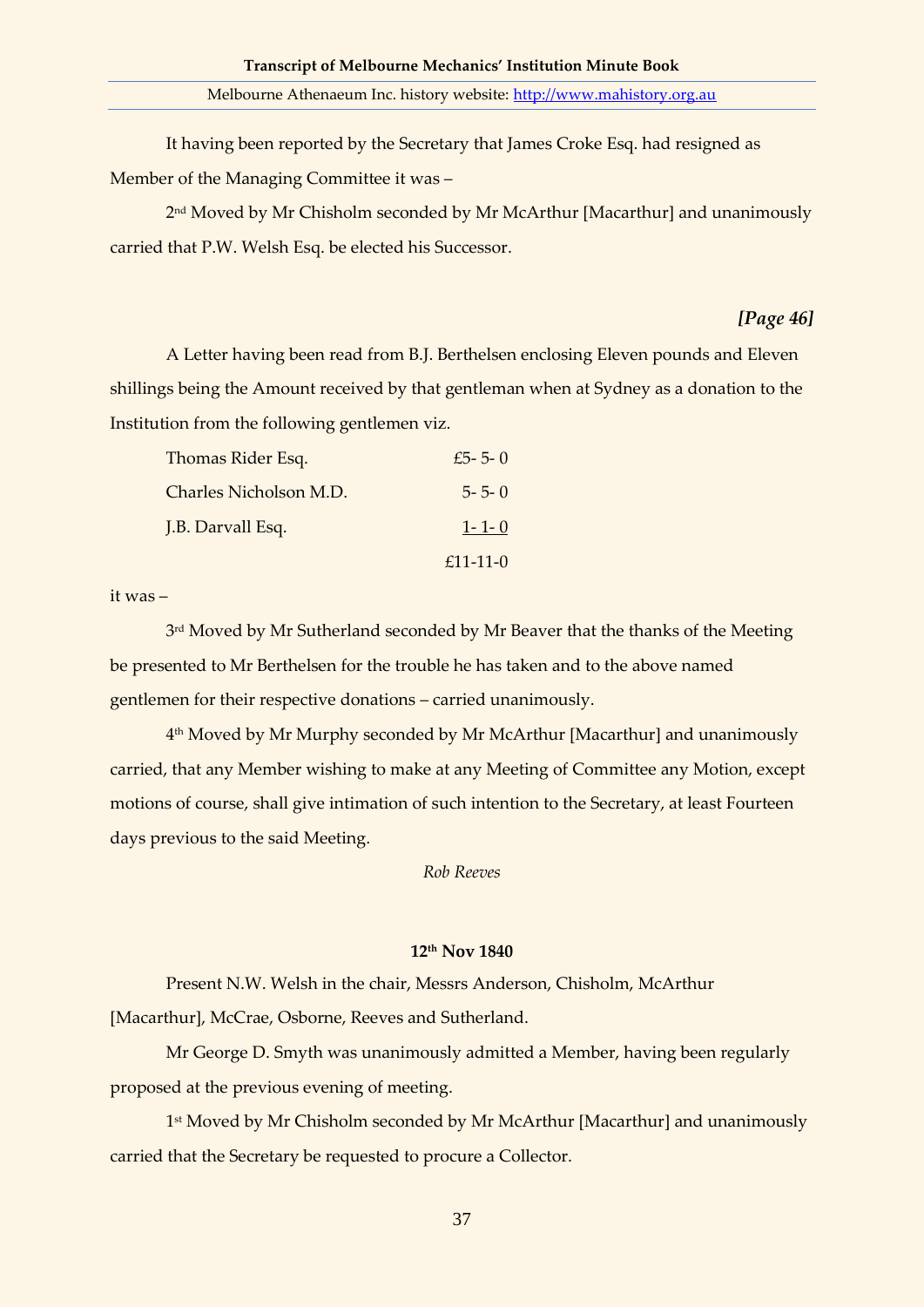2 nd Moved by Mr Reeves seconded by Mr Sutherland that the meetings of Committee be held on Tuesdays instead of Thursdays and that the next meeting be on the 24<sup>th</sup> inst.

## *[Page 47]*

3 rd Moved by Mr Osborne seconded by Mr McCrae, that Sir John Franklin R.N., Captains Maconachie, Moriarty and Cheyne be elected Honorary Members of the Institution – carried unanimously.

4 th Moved by Mr Reeves seconded by Mr Chisholm and unanimously carried, that the Allotments as marked on the plan of the Ground purchased for the benefit of the Institution, be sold on Monday the 14<sup>th</sup> December next, and the purchase money be paid by Bills of equal amounts at 3 and 6 months, guaranteed by the Auction Company.

5 th Moved by Mr Sutherland seconded by Mr McArthur [Macarthur] and unanimously carried that Plans and specifications be immediately invited for the erection of a "Mechanics' Institution", which name is still to be retained – and that Twenty Guineas (£21-0-0) are to be offered as a prize for those considered first in merit, Ten Guineas (£10-10- 0) for the second, and Five Guineas (£5-5-0) for the third; and that the Plans and Specifications be received by the Secretary, who is hereby instructed to mention to Candidates that the "maximum" cost of the Building must not exceed Two Thousand Pounds (£2000).

6 th Moved by Mr Chisholm seconded by Mr Anderson and unanimously carried the Messrs McArthur [Macarthur], McCrae and Welsh be appointed a Sub-committee to decide generally upon the dimensions, accommodations, etc of the proposed Building.

*[Page 48]*

#### **8 th Dec 1840**

Present Mr McKillop [MacKillop] in the chair, Messrs Anderson, Beaver, Chisholm, Caulfield, Murphy, Osborne, Reeves, Strode and Sutherland.

It having bee intimated by the Secretary that Dr Thomson, on account of inability to attend the meetings of Committee, had resigned, it was –

1 st Moved by Mr Chisholm seconded by Mr Sutherland and unanimously carried, that Dr Thomson's resignation be received.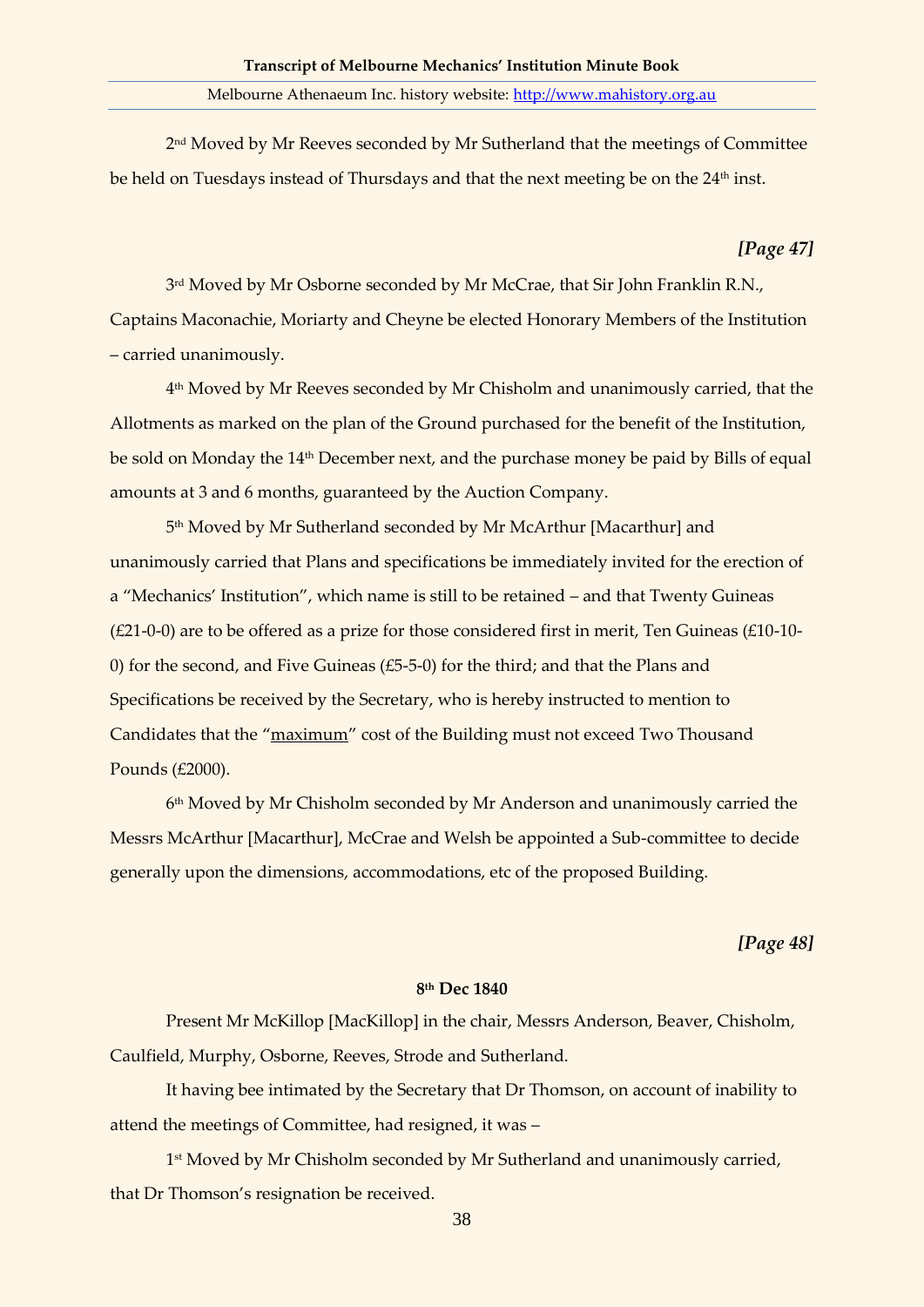Notice was then given by Mr Murphy, that on the next evening of meeting he intended to move that D.G. McArthur [Macarthur] be elected as Dr Thomson's successor.

A Letter having been read by the Secretary from Captain Sturt returning thanks for having been elected an honorary Member, conveying some highly interesting information and signifying his intention of continuing his correspondence, it was –

2 nd Moved by Mr Reeves seconded by Mr Chisholm and unanimously carried, that thanks be returned to Captain Sturt for his friendly and valuable communication, and for the promise of the continuance of his favour.

3 rd Moved by Mr Reeves seconded by Mr Sutherland and unanimously carried, that the Secretary's publication of Captain Sturt's Letter be approved.

4 th Moved by Mr Strode seconded by Mr Osborne and unanimously carried, that all letters shall be submitted to the Committee either at a regular or special meeting and their publication approved, previous to appearing in the Newspapers.

A Letter having been read from Mr Rushton forwarding Copy of "a Course of Lectures on the steam Engine", an historical table of the several improvements thereon, together with "a Compendium of Mechanics", it was –

5 th Moved by Mr Strode seconded by Mr Beaver and unanimously carried, that thanks be returned to Mr Rushton for his valuable present and for the friendly feeling he has ever evinced towards the Mechanics' Institution.

6 th Moved by Mr Caulfield seconded by Mr Anderson and unanimously carried, that a Lunch be provided at the sale of the Allotments of the Institution on Monday next the 14<sup>th</sup> inst.

# *A. MacKillop Chairman*

## **22nd Dec 1840**

Present Dr McCrae in the Chair, Messrs Anderson, Chisholm, Murphy, McCrae, McKillop [MacKillop], Osborne, Reeves and Sutherland.

1 st Moved by Mr Murphy seconded by Mr Sutherland and unanimously carried, that D.G. Macarthur Esq. be elected a Member of Committee vice Dr Thomson, resigned owing to inability to attend the meetings, he residing in the Geelong District.